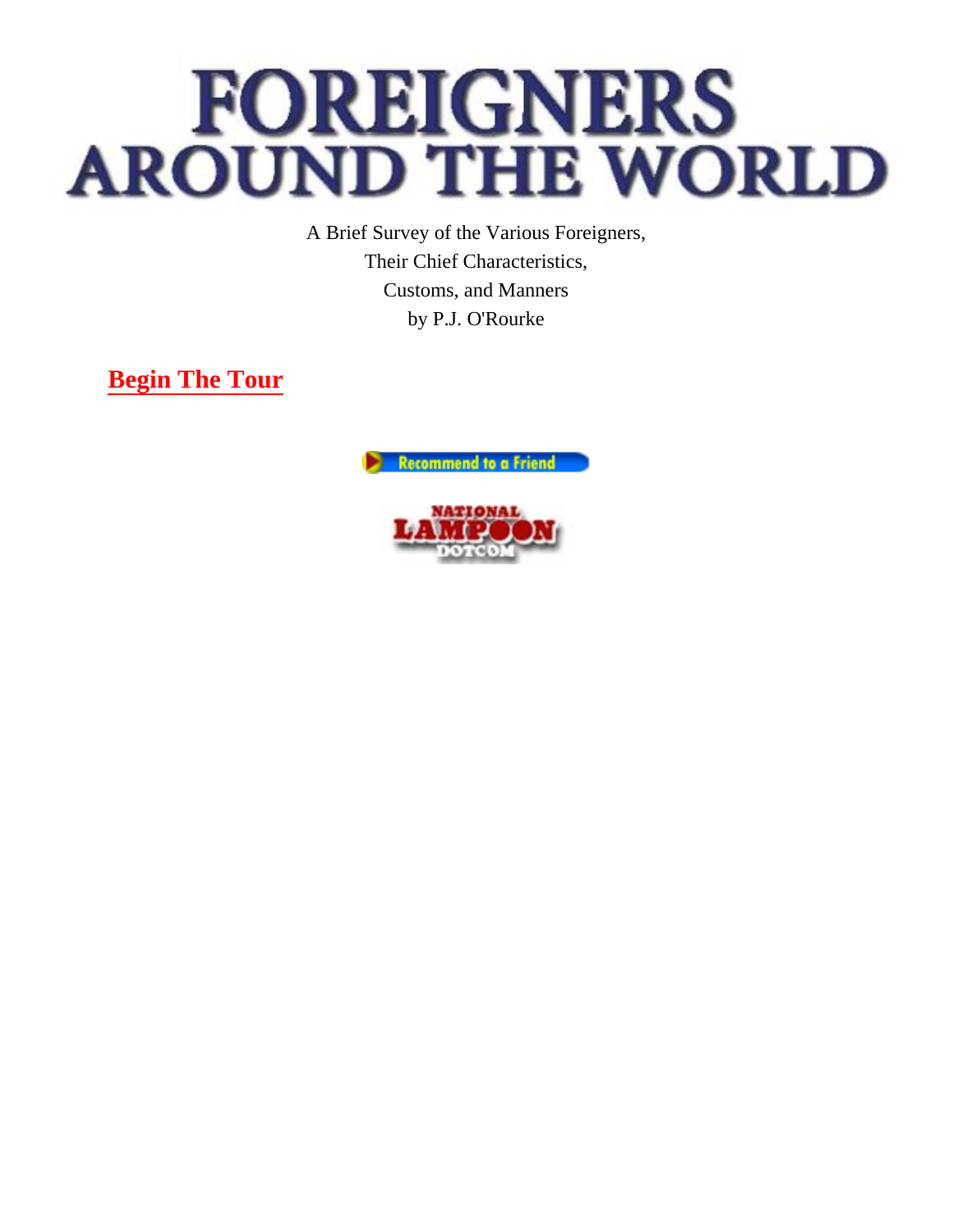<span id="page-1-0"></span>



#### **Racial Characteristics:**

Probably not people at all. Probably some kind of monkey. They eat each other and worship bundles of sticks and mud. You can never remember the names of their countries, which have a new Main Nigger every half hour and too many snakes and bugs anyway. They eat those, too. They put bones in their noses and wear plants for clothes.

#### **Good Points:**

Don't feel pain the way we do.

#### **Proper Forms of Address:**

*Jig, coon, fishmouth, soot-back, shitskin, boy.*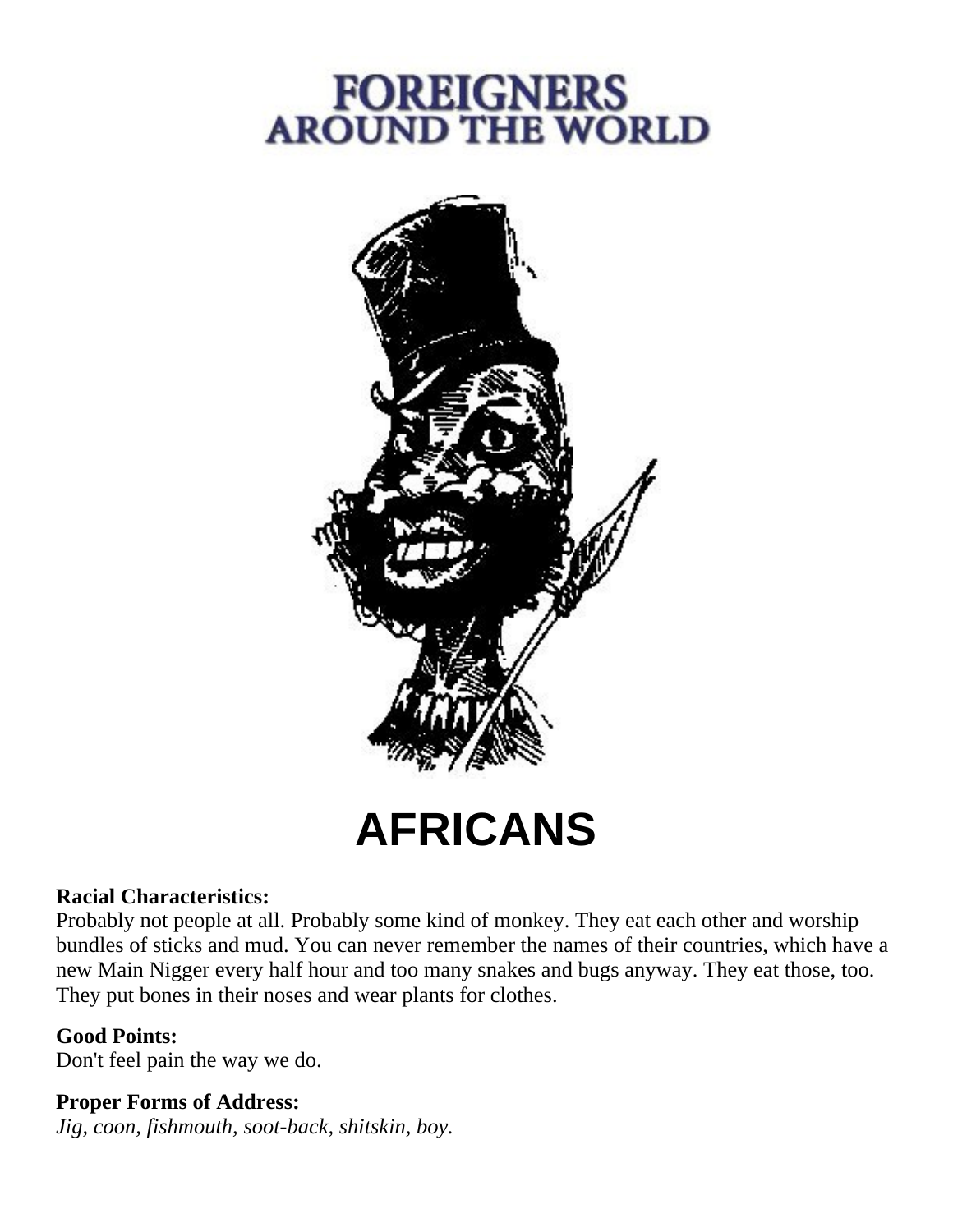## **Two Anecdotes Illustrating Something of the Negro Character:**

A traveling cattle barterer asks to stay the night at a root gatherer's hut. The root gatherer agrees but says the cattle barterer will have to sleep with the root gatherer's daughter. The cattle barterer goes to get onto the mat with the root gatherer's daughter and sees that she's very dead, so he spends all night eating her. In the morning, the root gatherer asks the traveling cattle barterer how he liked sleeping with his daughter. "She was wonderful," says the cattle barterer, especially those delicious maggots in her mouth."

"Those weren't maggots," says the root gatherer, "those were just some grains of rice. She's only been dead since yesterday."

Then there was an African pervert who ate women before they were cooked.

[Next Page...Arabs](#page-3-0)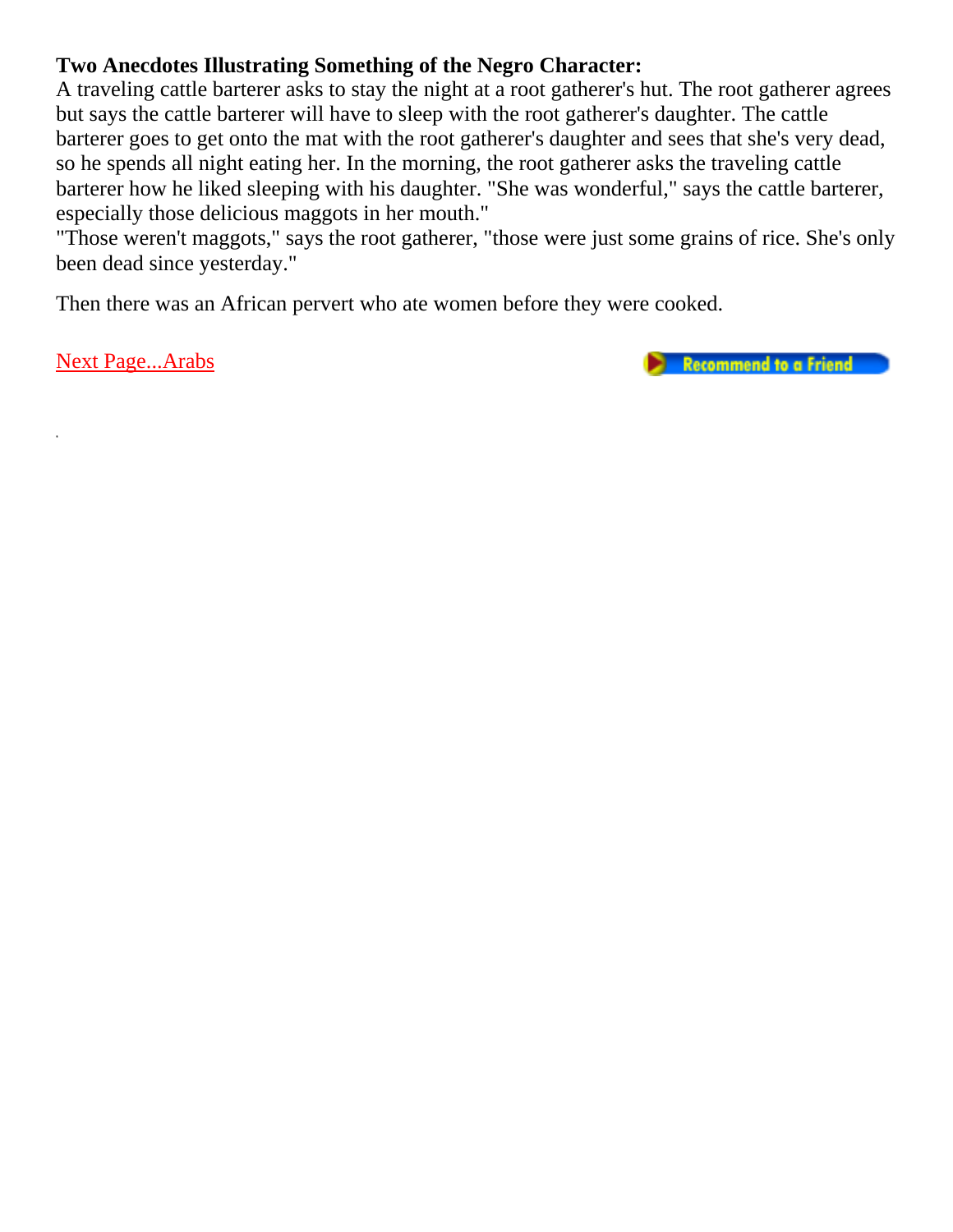<span id="page-3-0"></span>

**ARABS**

#### **Racial Characteristics:**

Wear bed sheets and put bags over their women's heads. They burp and fart during meals and wash themselves in sand. They bugger little boys and practice some stupid religion that they're trying to get all our Negroes to believe in. Disorderly cowards when they have to fight anyone else, they nonetheless quite courageously murder each other and chop off people's hands for littering. They plant bombs everywhere they go and own all the earth's oil, which is why you can't buy high-test if you're wearing a yarmulke. They hate Jews because Jews are the only people in the world with noses uglier than their own, and they're cornering the Cadillac market so that the Hebes will have to drive Buicks.

#### **Good Points:**

If they had any country clubs, they wouldn't let Jews in.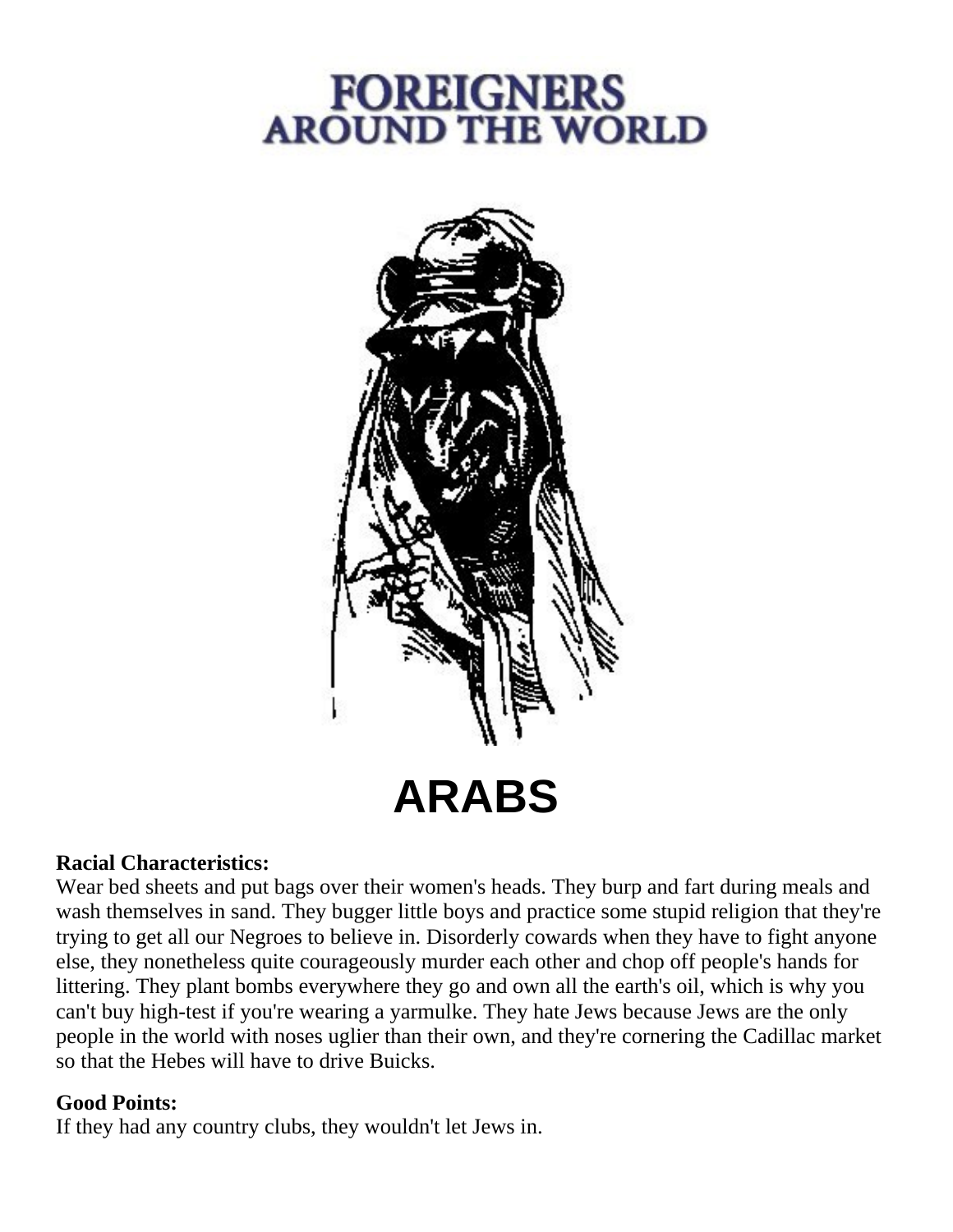## **Proper Forms of Address:**

*Camel jockey, tent-head, soggy Arabian, desert Irish, gas-ass.*

#### **An Anecdote Illustrating Something of the Arab Character:**

During the Yom Kippur War, Syrian armored units were preparing to charge several fortified positions in the Golan Heights when the Israelis canceled their credit rating.

[Next Page...Australians](#page-5-0)

 $\epsilon$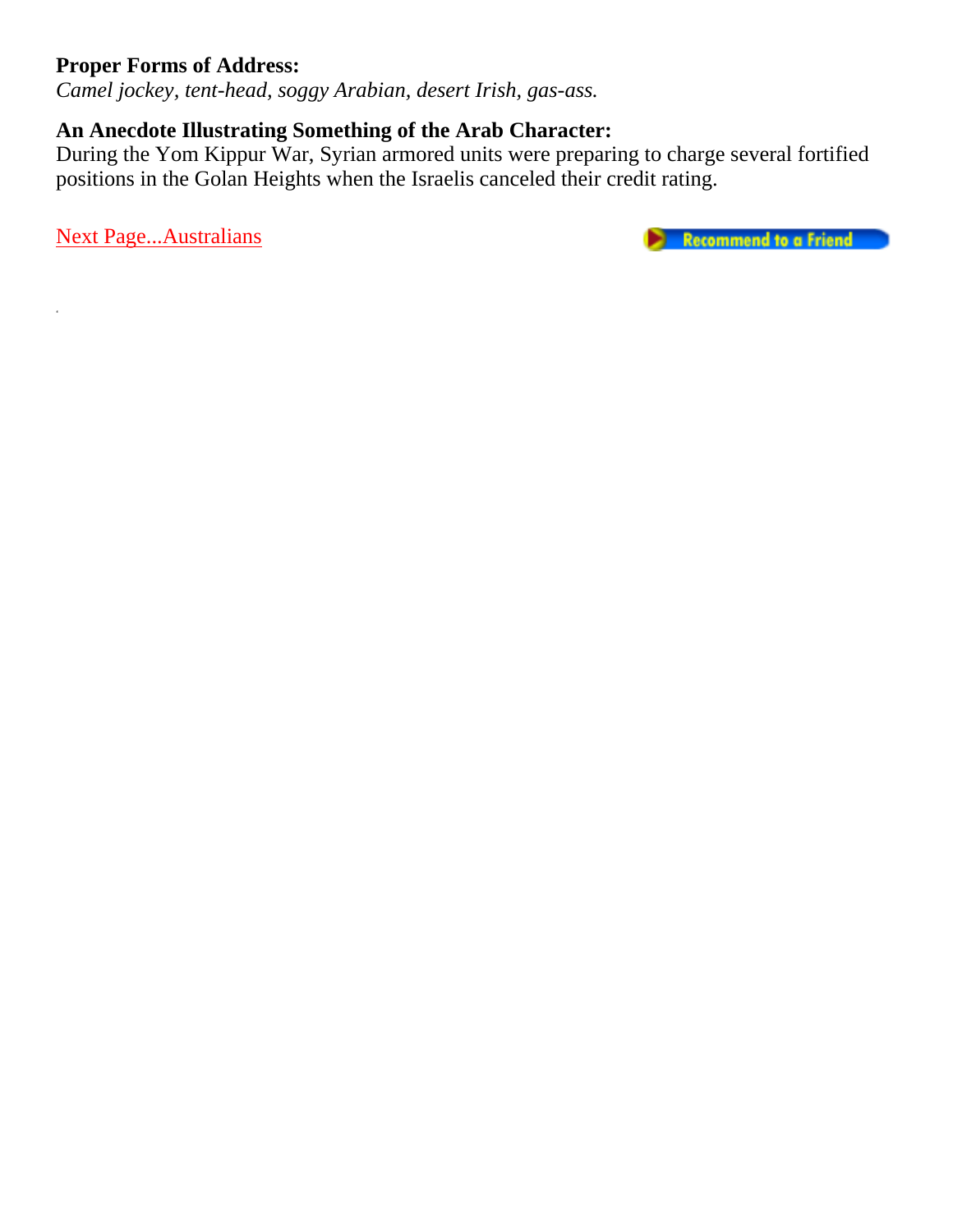<span id="page-5-0"></span>

# **AUSTRALIANS**

## **Racial Characteristics:**

Violently loud alcoholic roughnecks whose idea of fun is to throw up on your car. The national sport is breaking furniture and the average daily consumption of beer in Sydney is ten and three quarters Imperial gallons for children under the age of nine. "Making a Shambles" is required study in the primary schools and all Australians are bilingual, speaking both English and Sheep. Possibly as a result of their country's being upside down, the local dialect has over 400 terms for vomit. These include "technicolor yawn" "talking to the toilet," "round-trip meal ticket," and "singing lunch." It is illegal to employ the aboriginal inhabitants as anything but toilets, and some of the peculiar forms of native wildlife have up to nine assholes. The recent destruction of Darwin by a hurricane was actually a cover story for the regrettable coincidence of paydays on three separate sheep stations.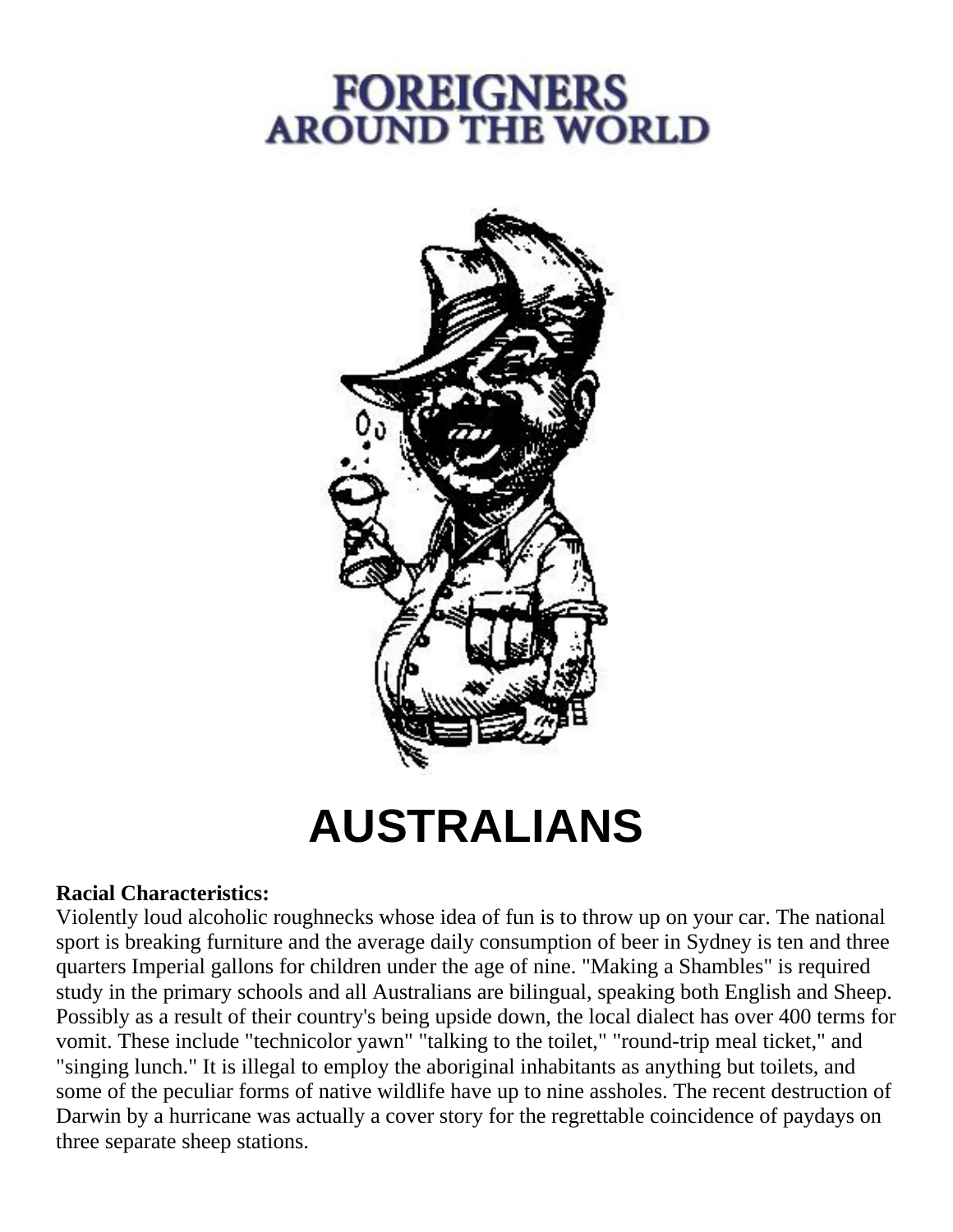## **Good Points:**

Amusing zoos.

## **Proper Forms of Address:**

*Steady there, Cool off, For Christ's sake-not in the sink, Stay back, I've got a gun!*

# **An Anecdote Illustrating Something of the Australian Character:**

An Australian fellow asks his girl friend to fight, but she says she doesn't want to because she isn't feeling well.

"Whatta ya mean, not feeling well?" he says.

"You know," she says, "I've got my time of the month."

"Whatta ya mean, time of the month?" he says.

"You know," she says, "I've got my period."

"Whatta ya mean, period?" he says.

"You know," she says, "I'm bleeding down here." And she opens up her pants to show him.

"Jesus," he says, "no wonder you're bleeding! They've gone and cut your cock off!"

[Next Page...Canadians](#page-7-0)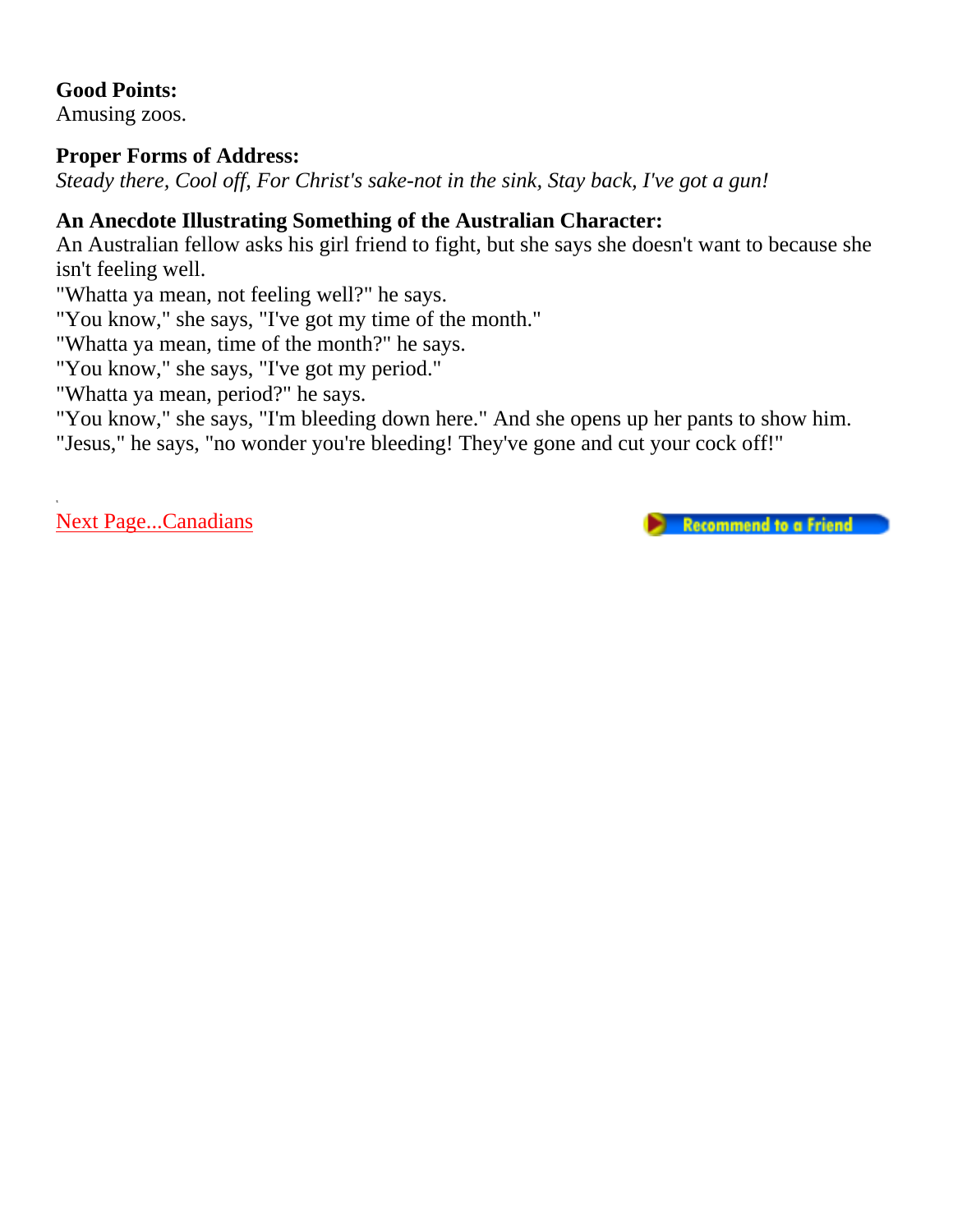<span id="page-7-0"></span>



## **Racial Characteristics:**

Hard to tell a Canadian from an extremely boring regular white person unless he's dressed to go outdoors. Very little is known of the Canadian country since it is rarely visited by anyone but the Queen and illiterate sport fishermen. It is thought to resemble a sort of arctic Nebraska. It's reported that Canadians keep pet French people. If true, this is their only interesting trait. At any rate, they are apparently able to train Frenchmen to play hockey, which is more than any European has ever been able to do.

## **Good Points:**

Still have plenty of Indians to abuse.

# **Proper Forms of Address:**

*Bud, mac, mister, hey you.*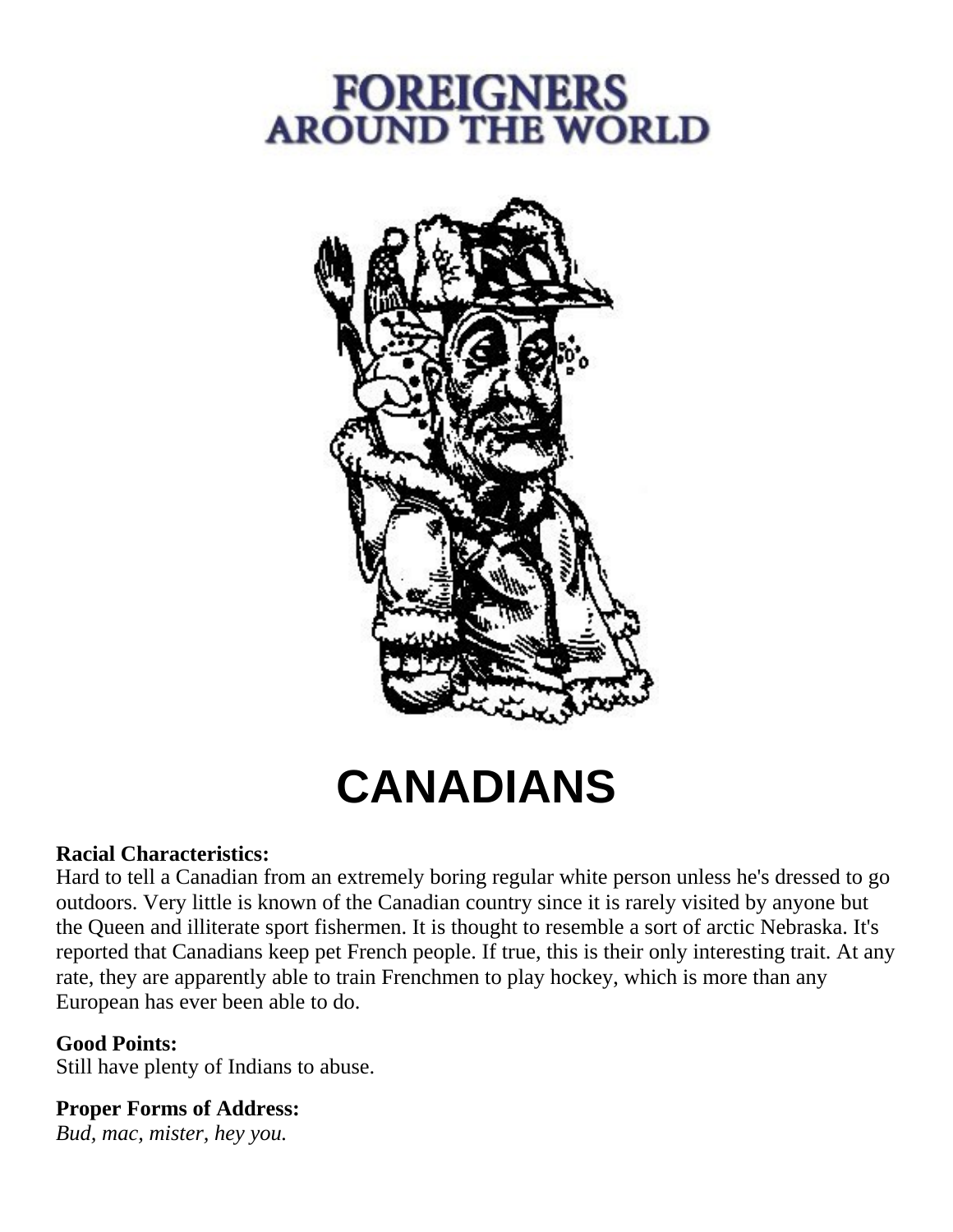#### **Some Examples of Canadian Repartee:**

Two Canadians are talking in a bar. One Canadian says, "Who was that lady I saw you with last night?"

"That was my wife." replies the other.

A lady is shopping in a Toronto drugstore and accidentally leaves the bottle of aspirins that she bought on the counter. She gets on a bus and the minute the bus has pulled away from the curb remembers leaving her purchase behind. "My aspirins! My aspirins!" she yells. And the bus driver says, "Maybe you left them in the drugstore."

A little Canadian boy named Johnny Fuckerfaster is screwing a little girl under the porch of his house. His mother comes out the door and yells for him, "Johnny! Johnny Fuckerfaster!" "I'll be there in a minute," he says.

[Next Page...Chinese](#page-9-0)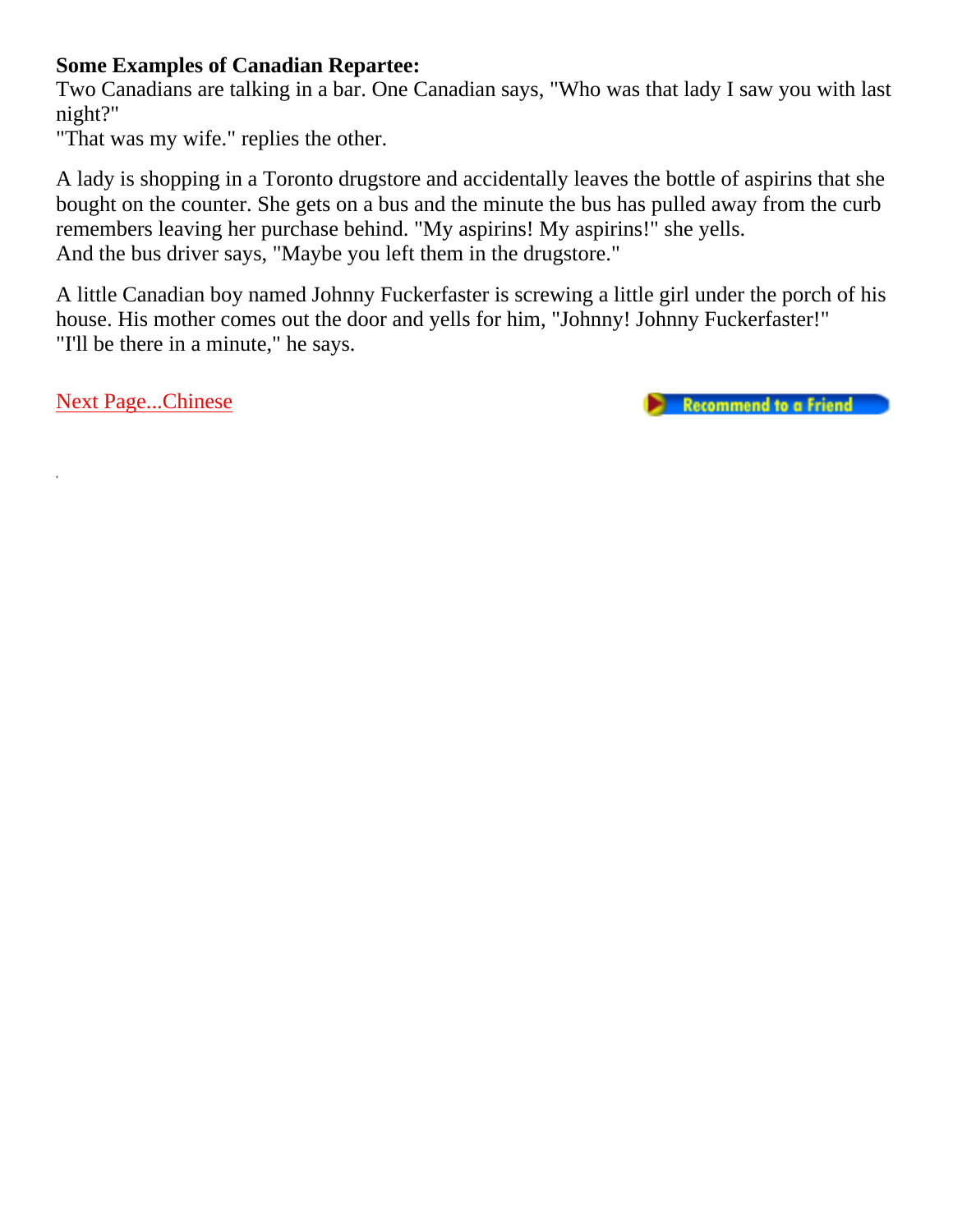<span id="page-9-0"></span>

# **CHINESE**

#### **Racial Characteristics:**

Hordes of incomprehensible rat-eaters with a peculiar political philosophy and a dangerous penchant for narcotic drugs. No one can possibly know what dark and grotesque things pass through the minds of this hydraheaded racial anomaly which is, after all, more like a monstrous colony of flesh-crazed carpenter ants than a nation of rational men. Only a fool would deal with two-legged insects ..such as these. Our only hope is that the farsighted leaders of our own land Will join with those of at least nominally Caucasian Soviet Russia and that together they will treat us to the welcome spectacle of a thermonuclear obliteration of this yellow menace.

#### **Good Points:**

They're almost as far away as it's possible to be.

# **Proper Forms of Address:**

*Zipper head, Chink, slant, ching-chong Chinaman, yellow peril.*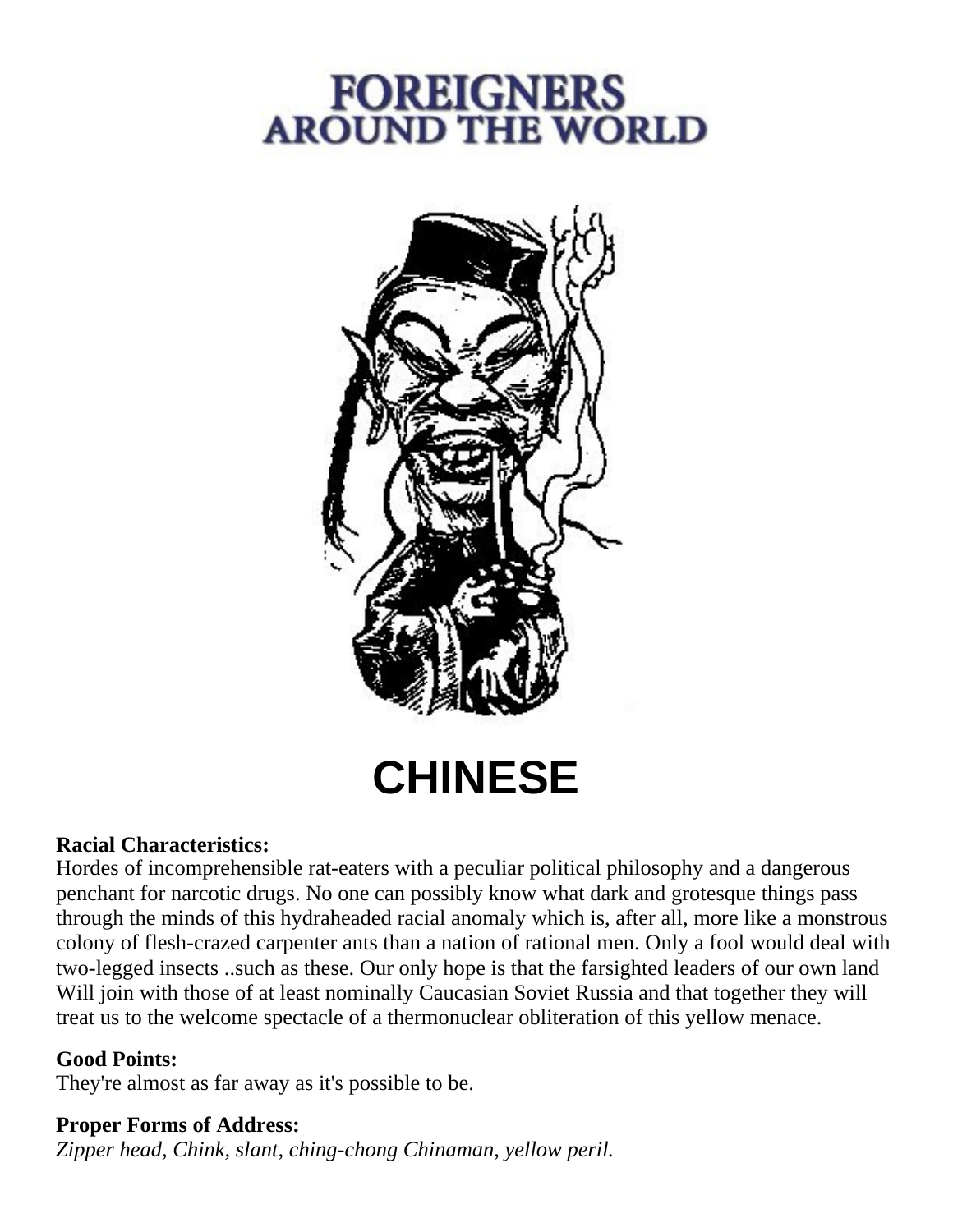### **An Anecdote Illustrating Something of the Chinese Character:**

Nine hundred million Chinese walk into a bar. They order a beer, pay up, and then just sit there, sipping their drinks, not saying a word. Finally, the bartender can't stand it anymore. "We don't see many Chinese in here," he says.

"And with this atmosphere of hedonistic individualism capitalistically exploiting the labor of the masses and wasting the people's agricultural resources," say the Chinese, "you won't see many more."

[Next Page...English](#page-11-0)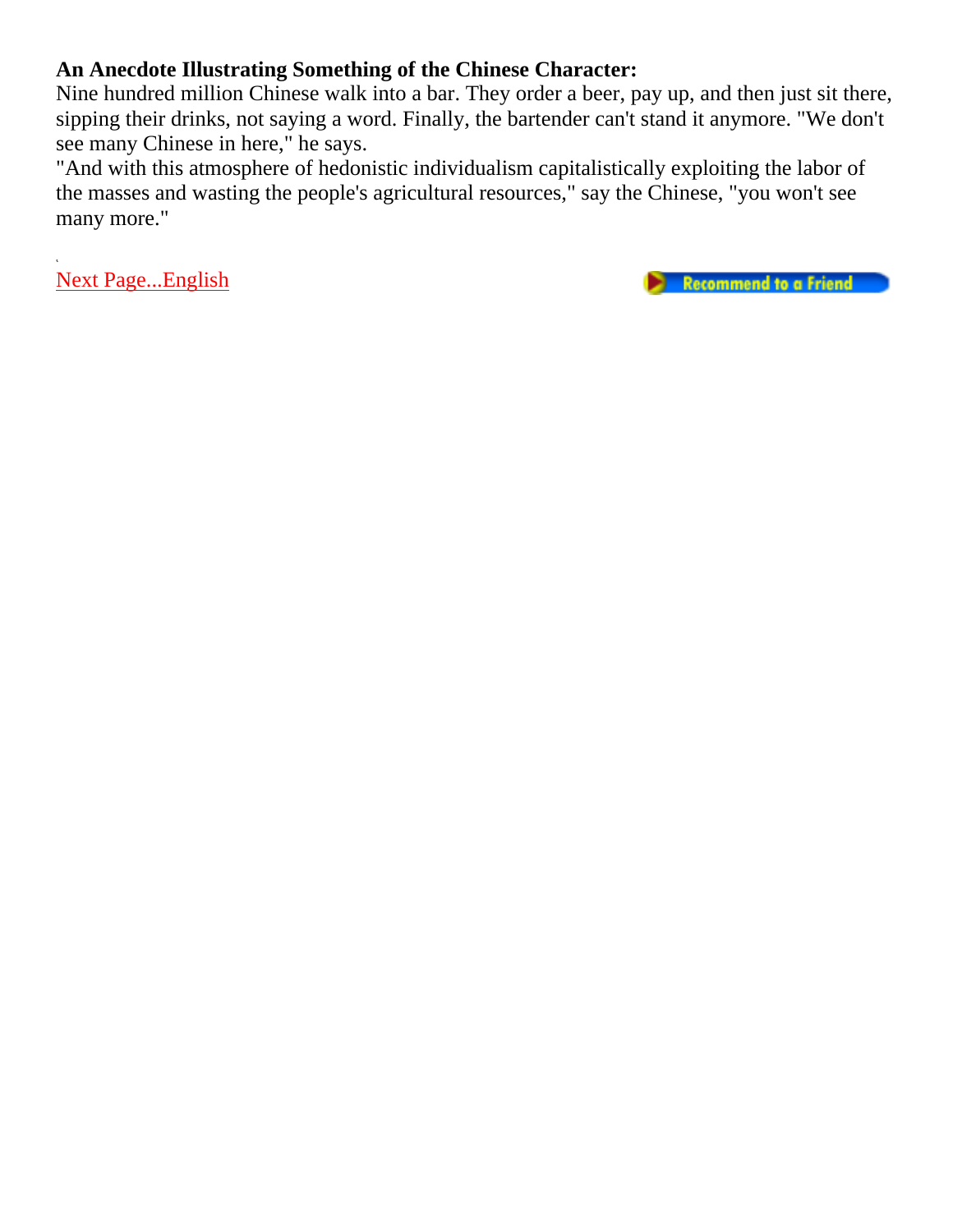<span id="page-11-0"></span>

# **ENGLISH**

#### **Racial Characteristics:**

Cold-blooded queers with nasty complexions and terrible teeth who once conquered half the world but still haven't figured out central heating. They warm their beers and chill their baths and boil all their food, including bread. An intensely snobbish group, but who exactly they're snubbing is an international mystery. Lately they've been getting their comeuppance world power-wise, as their shabby, antiquated, and bankrupt little back alley of a country slowly winds down like the ill-crafted clockwork playthings of which their undersized children are so fond. In fact, last year their entire government had to kiss the ass of the fat aboriginal nig-nog who runs Uganda to retrieve a single flit hack writer from the clutches of that august nation. They all have large collections of something useless like lamp finials or toad eggs, and they would have lost both world wars if it were not for us. They like to be spanked with canes and that's just what they deserve.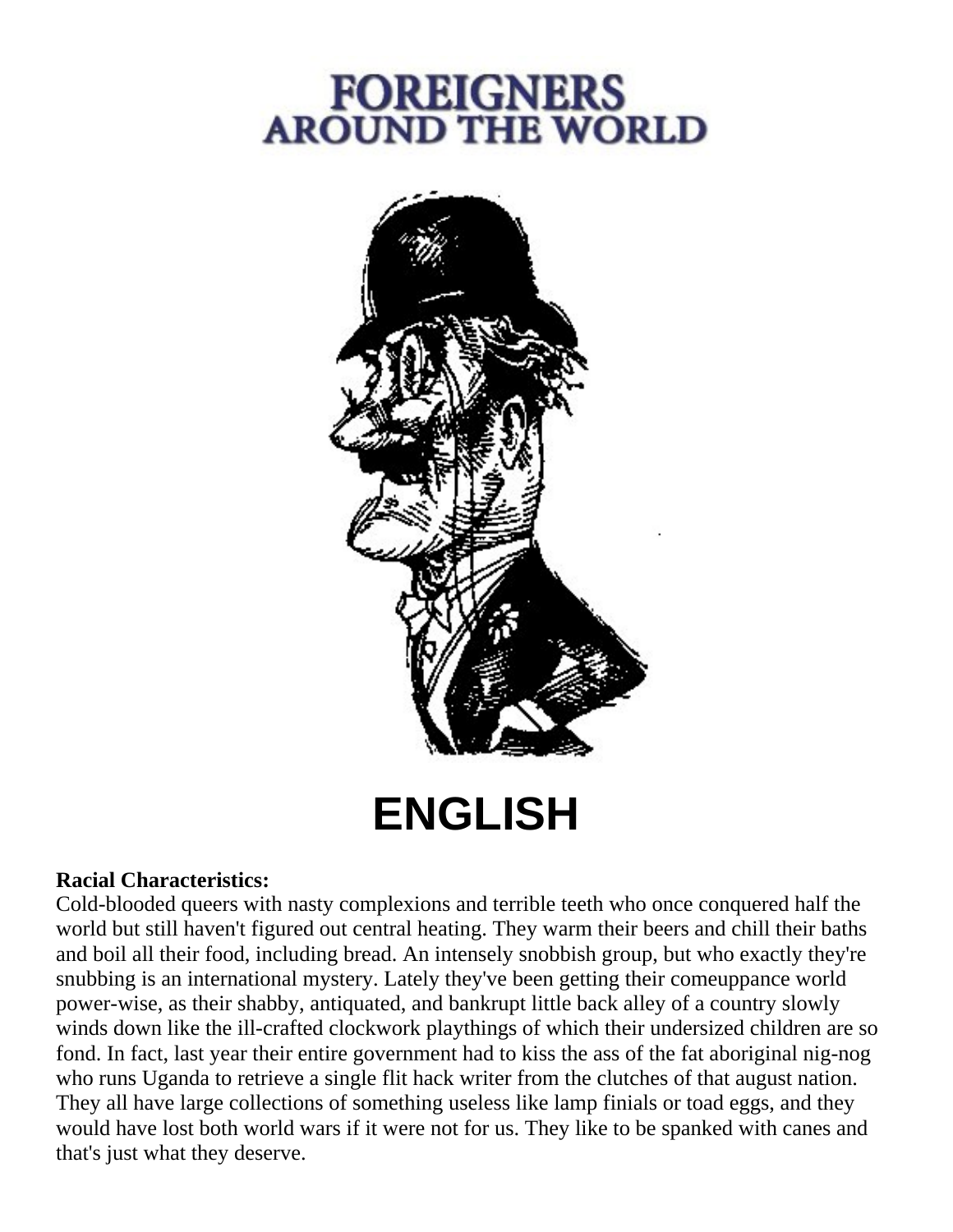## **Good Points:**

It's relatively easy to make yourself understood with them.

# **Proper Forms of Address:**

*Limey, lime-eater, pom, poof, sister-boy.*

# **An Anecdote Illustrating Something of the English Character:**

In his unpublished memoirs, Benjamin Disraeli tells the story of a political conference with then-Prime Minister William Gladstone, who habitually conducted such private discussions while being fellated by an able-bodied seaman of the Royal Navy. At one point during their talk, the sailor suddenly looked up from Gladstone's penis and said, "Excuse me, Sir, but you've come."

"By Jove, so I have," said Gladstone, and he gave the tar a sovereign.

[Next Page...French](#page-13-0)

 $\bar{\nu}$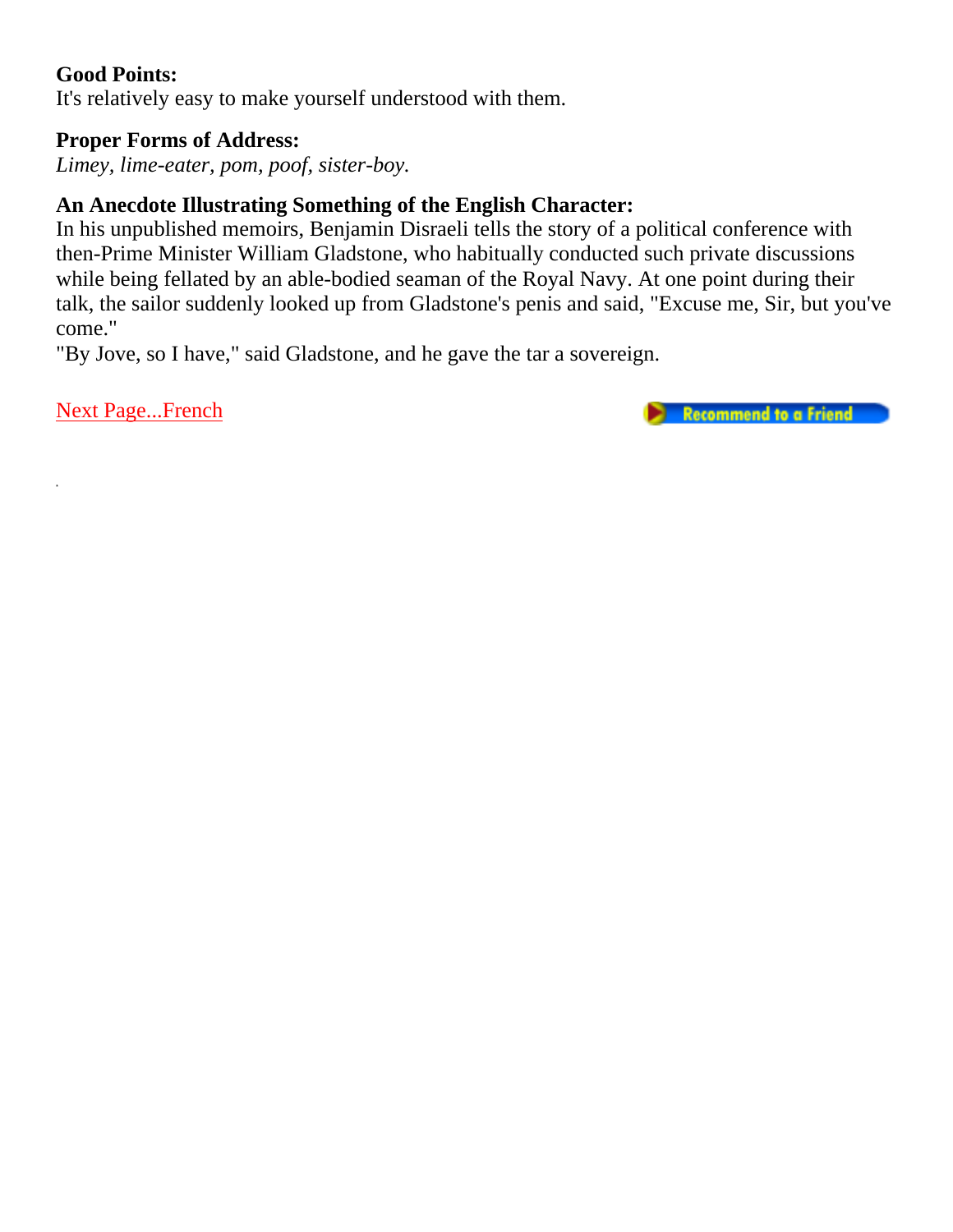<span id="page-13-0"></span>

# **FRENCH**

## **Racial Characteristics:**

Sawed-off sissies who eat snails and slugs and cheese that smells like people's feet. They take filthy pictures of each other with cheap cameras, wash nothing but their cunts, fight with their feet, and perform sex acts with their faces. Utter cowards who force their own children to drink wine, they gibber like baboons even when you try to speak to them in their own wimpy language.

#### **Good Points:**

Invented the blowjob.

## **Proper Forms of Address:**

*Froggy, froggy-wog, frog-eater, French-lips, Franco fuck-face, clit-lick.*

## **An Anecdote Illustrating Something of the French Character:**

A Frenchman goes home with his best friend and they find the friend's wife laying naked on the dining room table with her legs spread apart. The Frenchman takes a close look at her cunt and says, "Zees looks like zee menstrual blood!" Then he bends down, takes a deep whiff, and says,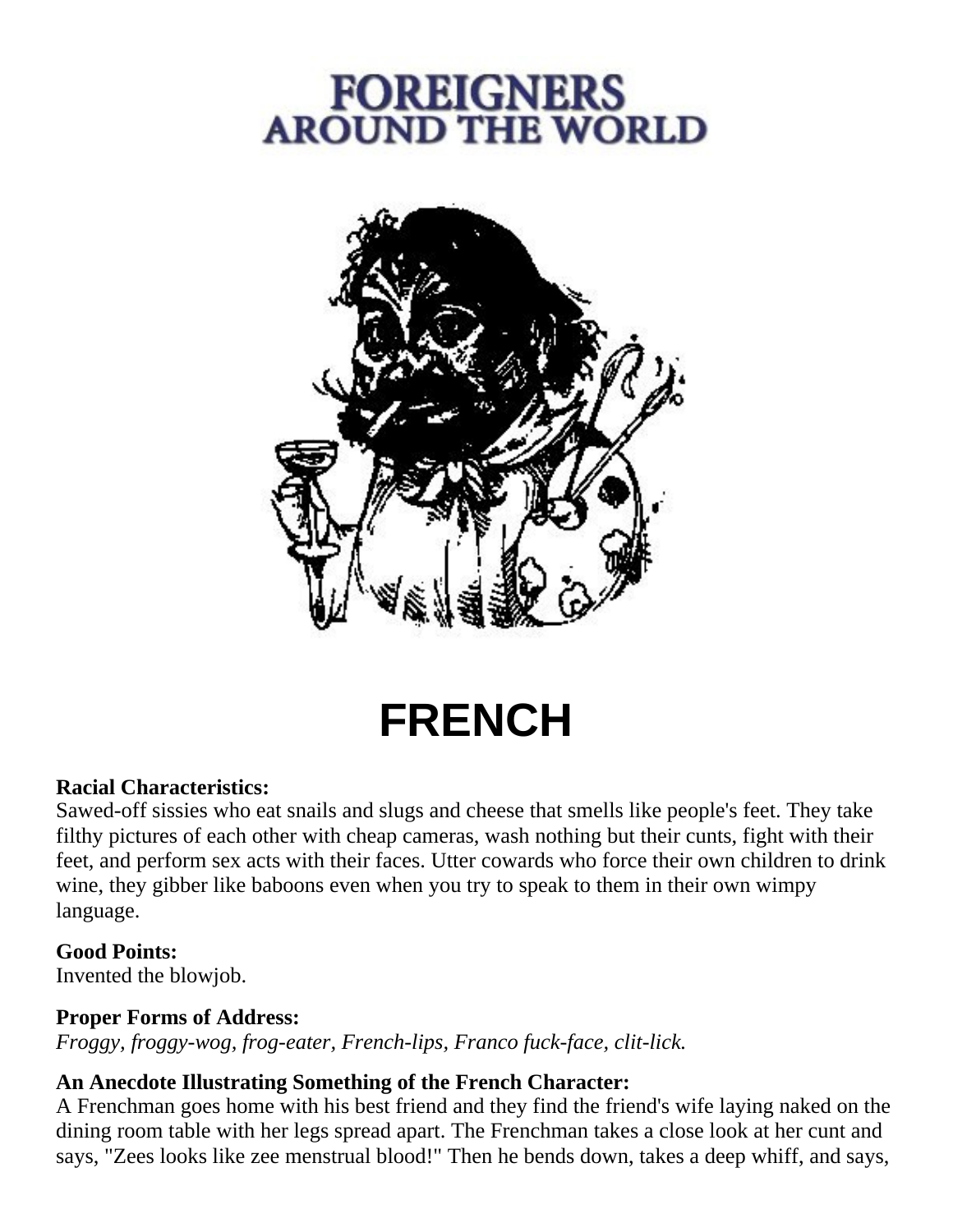"Zees smells like zee menstrual blood!" Finally he gets down on his knees, eats her out for about twenty minutes, and says, "Zees tastes like zee menstrual blood! Without a doubt, it eez zee menstrual blood! *Mon dieu*, I am glad zat we did not fuck her!!"

[Next Page...Germans](#page-15-0)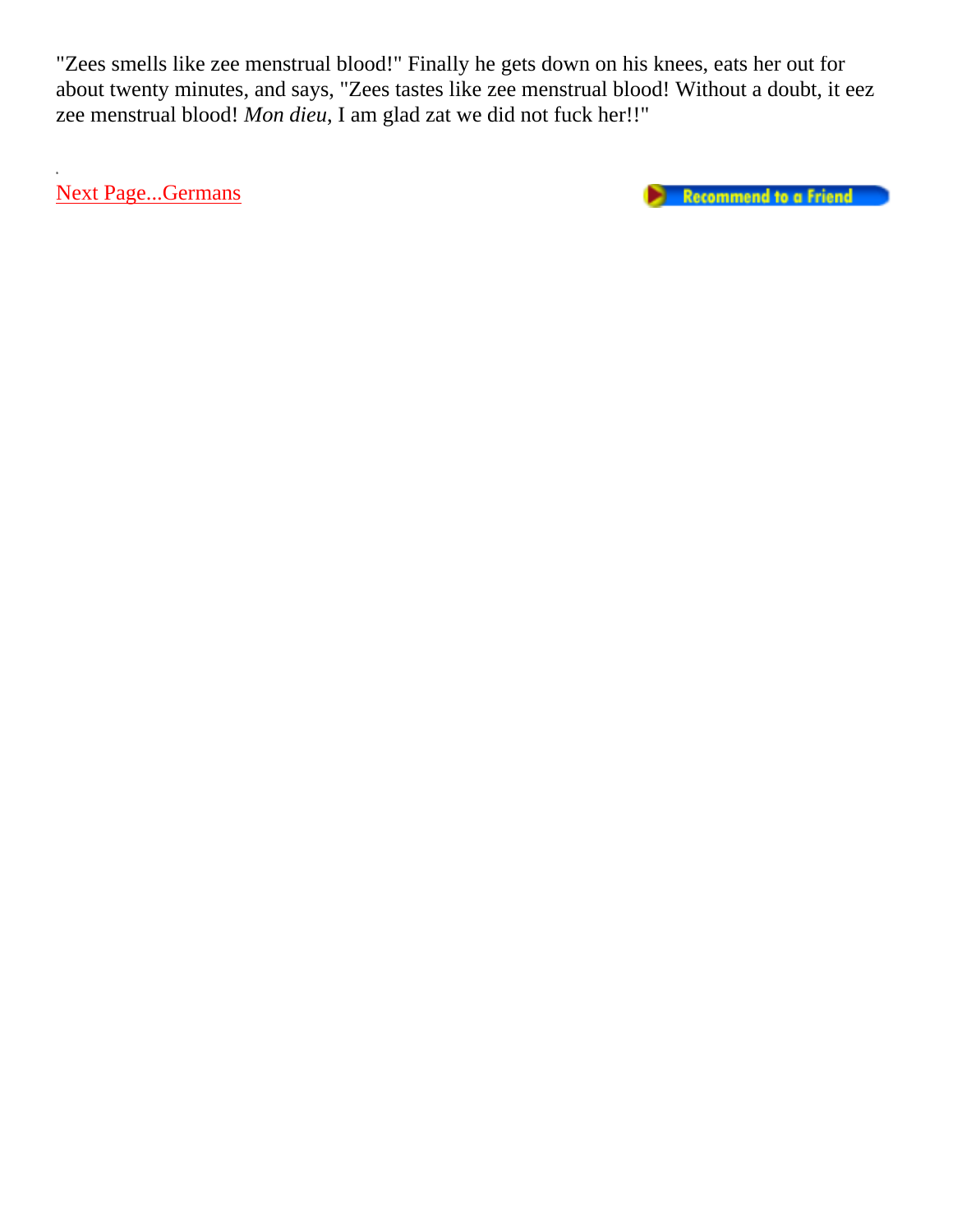<span id="page-15-0"></span>

**GERMANS**

#### **Racial Characteristics:**

Piggish-looking, sadomasochistic automatons whose only known forms of relaxation are swilling watery beer from vast tubs and singing the idiotically repetitive verses of their porcine folk tune-both of which amusements probably hark back to a prehuman state. Germans have never been successfully Christianized. Their language lacks any semblance of civilized speech. Their usual diet consists almost wholly of old cabbage and sections of animal intestines filled with blood and gore. Once every two or three decades, they set forth, lemming-like, on pointless military adventures during which great numbers of them are slaughtered-much to the improvement Of the world in general. Their lardy women have long, tangled masses of sticky hair under their arms, and the men shave the sides of their heads.

#### **Good Points:**

Kill a lot of French.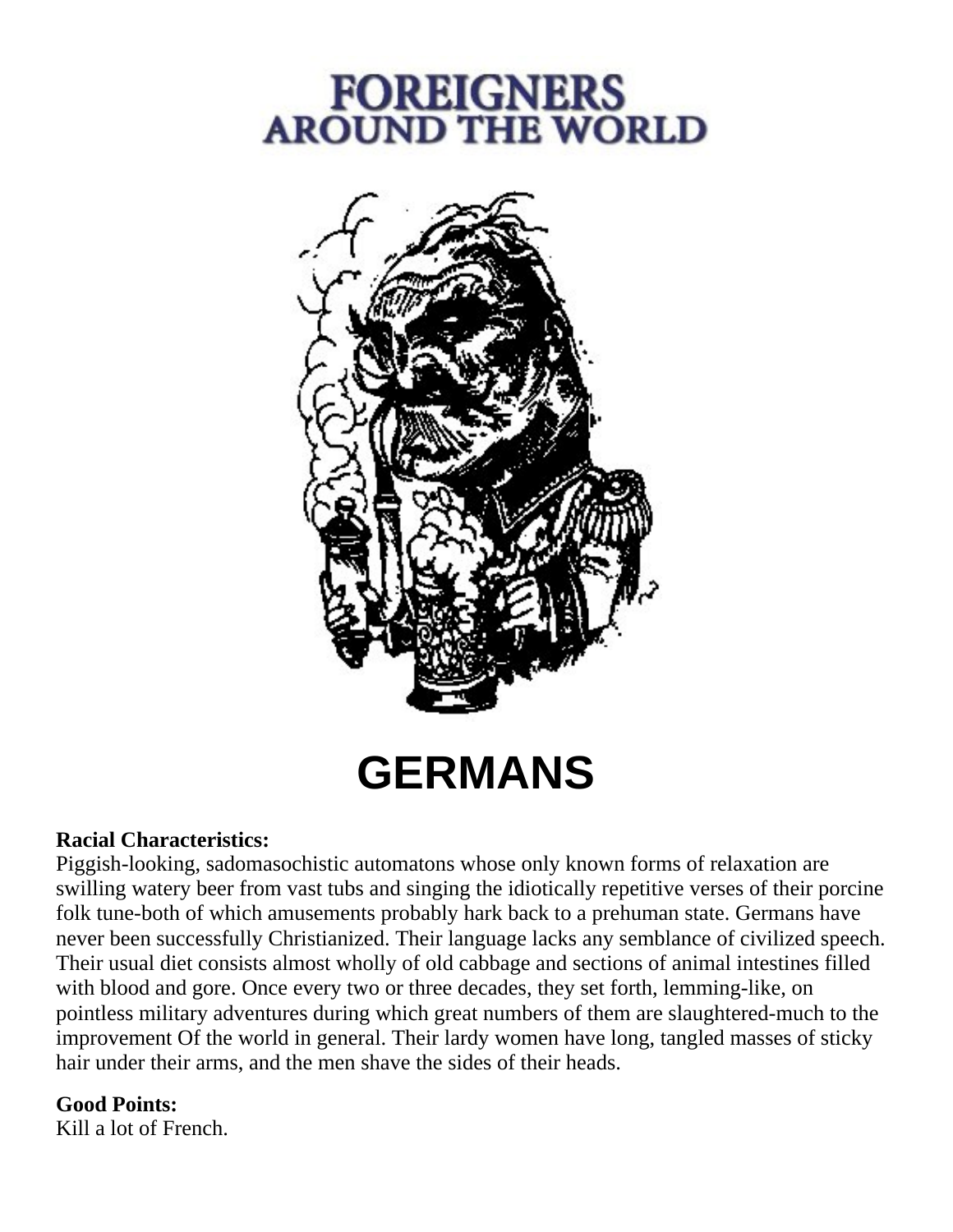# **Proper Form of Address:**

*Kraut, Hun, Heiny, spike-head, sausage-breath.*

# **A German Joke of the War Years Illustrating Something of the German Character:**

If your sister married a Jew-that will make you sauerkraut.

If your son married a Jew-that will make you bratwurst.

If your mother married a Jew-that will make you soap.

[Next Page...Greeks](#page-17-0)

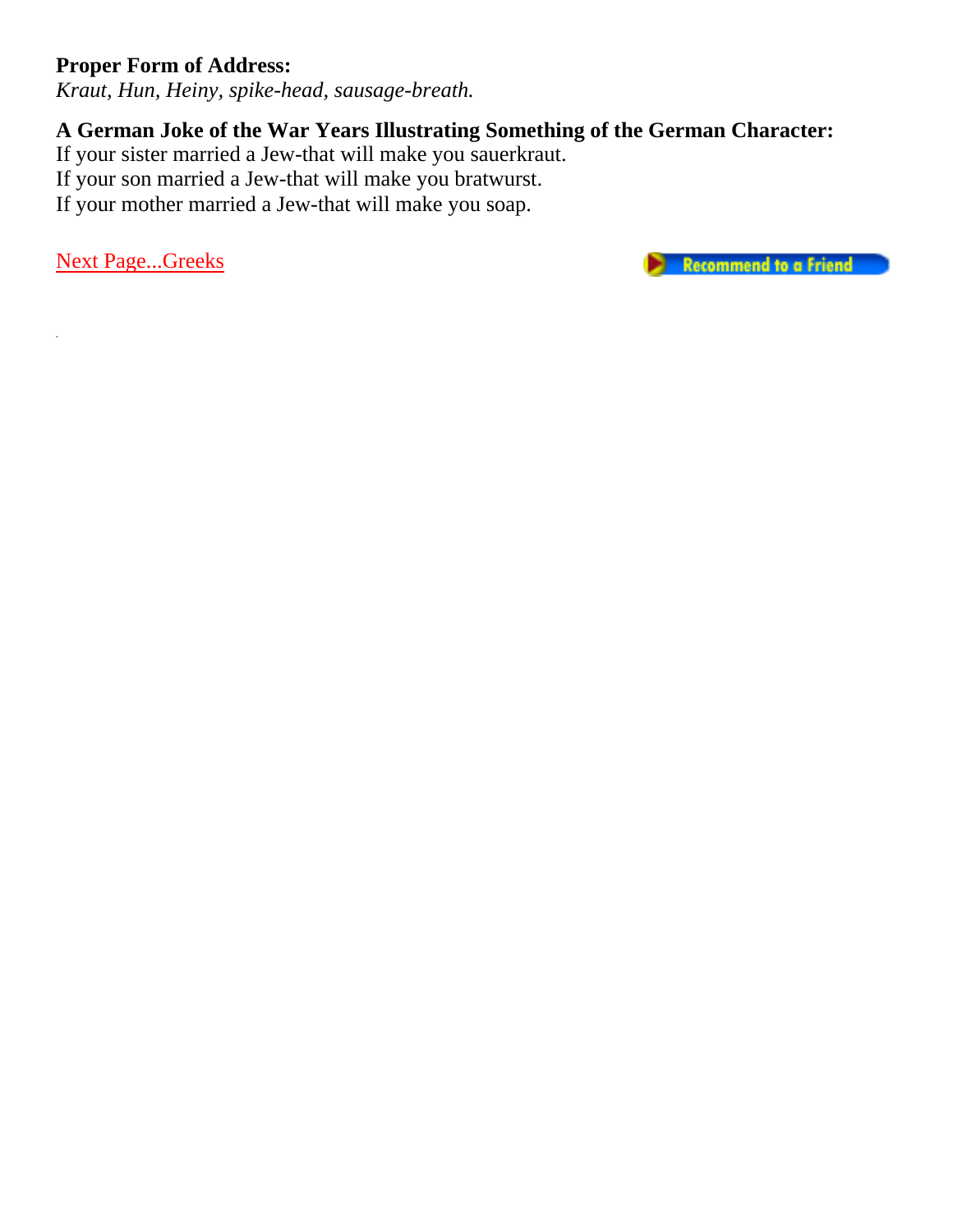<span id="page-17-0"></span>



#### **Racial Characteristics:**

Degenerate, dirty, and impoverished descendants of a bunch of la-de-da fruit salads who invented democracy and then forgot how to use it while walking around dressed up like girls. Today they bugger sheep and are engaged in an international campaign to take over all the world's small, filthy grocery stores. They eat the insides out of goats with their fingers. Their toilets are mere holes in the floor And they cringe at the least threat from the imbecilic, taffy-yanking Turks next door.

#### **Good Points:**

Cute alphabet.

#### **Proper Forms of Address:**

*Feda-face, sheep dip, dog fashion, GeekoEuropean, eek-a-Greek!*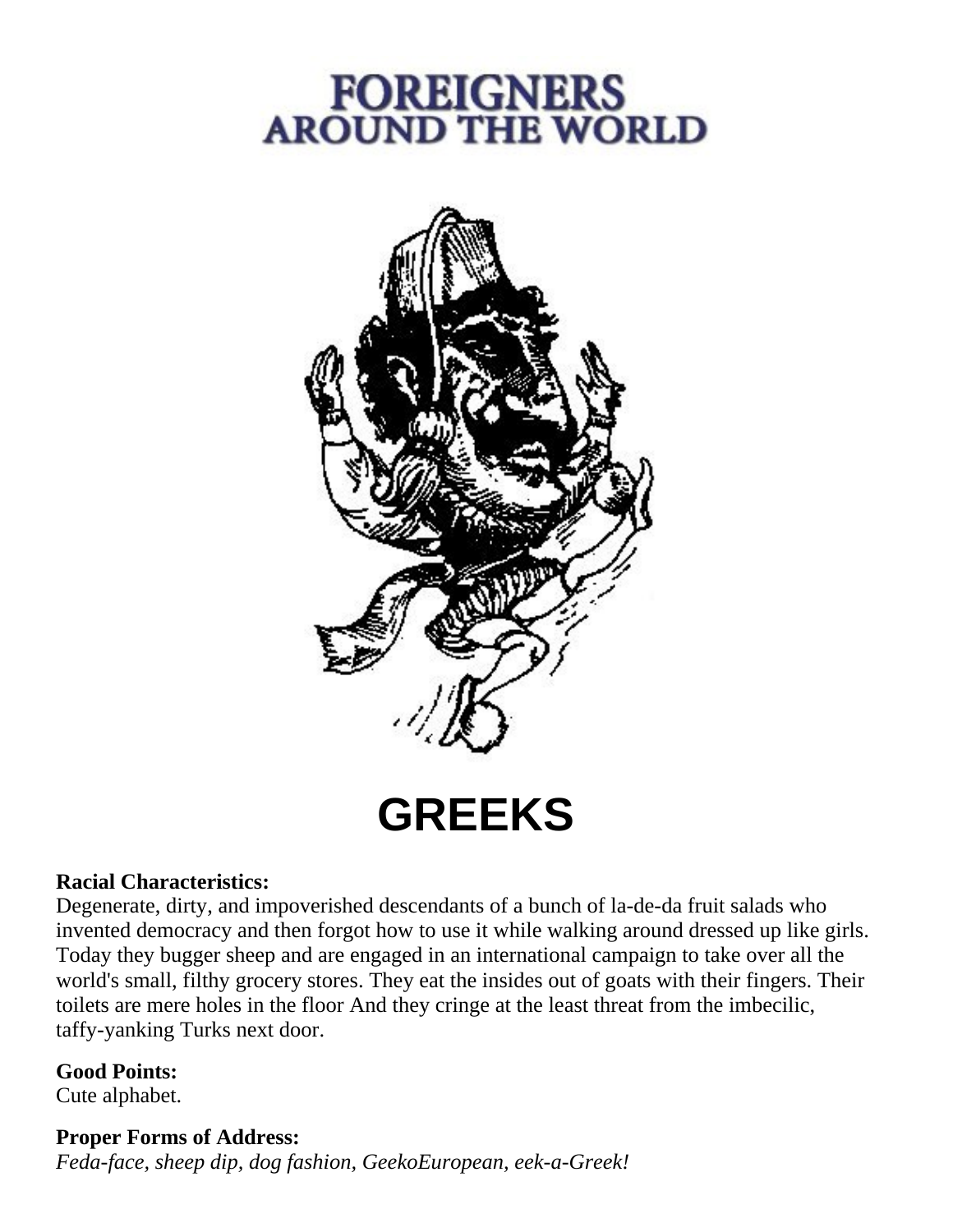# **An Anecdote Illustrating Something of the Greek Character:**

An ignorant peasant girl marries a man who's been in the Greek navy for twenty years. After their third anniversary, her mother starts to worry because the girl still isn't pregnant. "Why are you not with child, daughter?" she asks. "Does not your husband make the love to you?" "Of course:' says the girl, blushing deeply, "but ... but ... to tell the truth, Mother, I just can't keep from shitting afterwards."

[Next Page...Indians \(the kind from India\)](#page-19-0)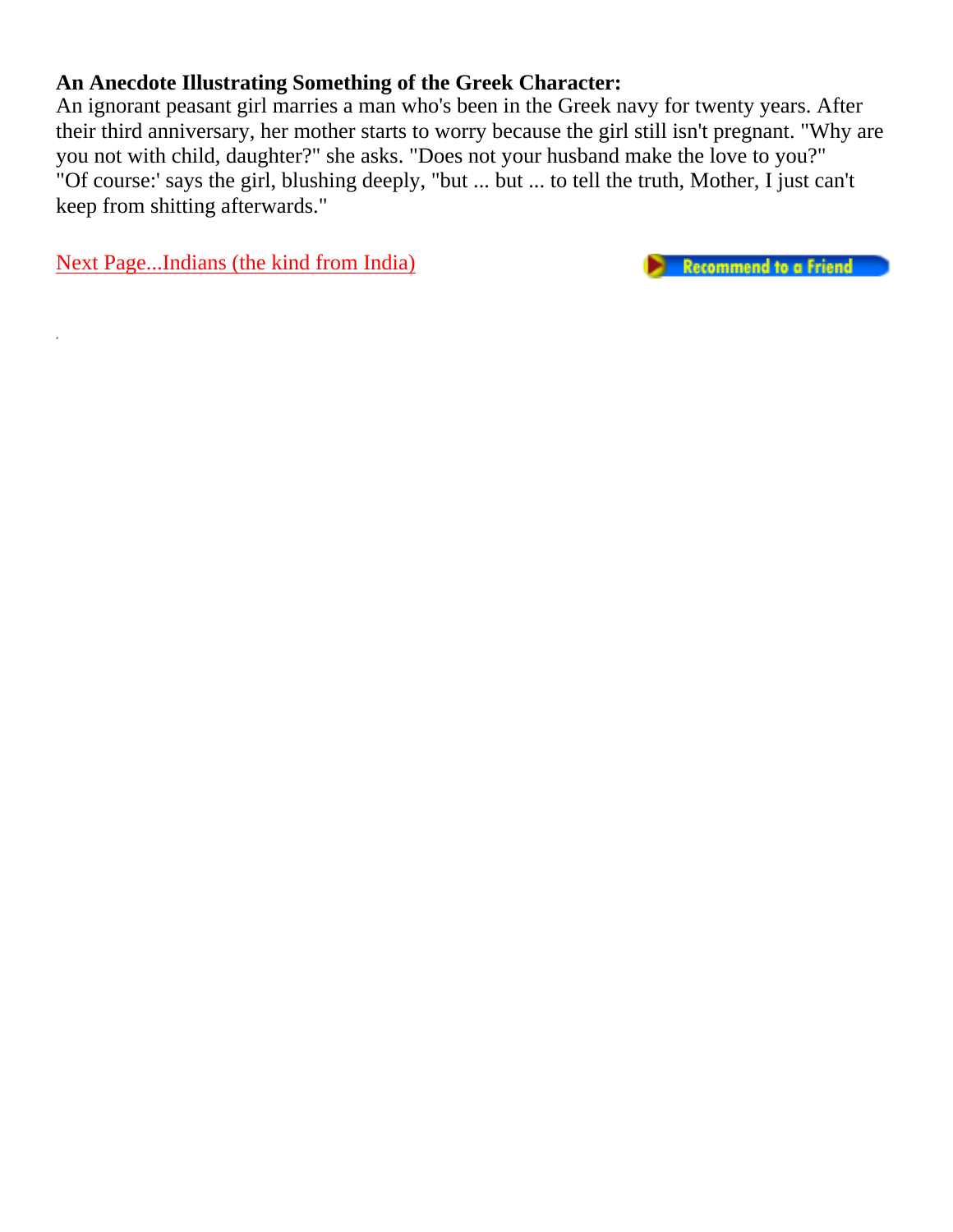<span id="page-19-0"></span>

# **INDIANS**

## **Racial Characteristics:**

Dismal, obsequious deminiggers whose gods have too many arms and legs and about whom entirely too many articles have appeared in the Sunday New York Times Magazine. They wrap their heads in towels and wipe their asses with their hands. They are unable to feed themselves and what food they do have tastes as if it was mixed with the offal from muskrat dens. Their culture is moribund, their politics dictatory, their economy stagnant, their skins sebaceous, and their social order loathsome to the minds of decent men everywhere. 'Sub-' is no idle prefix in its application to this continent.

#### **Good Points:**

Dirty statues.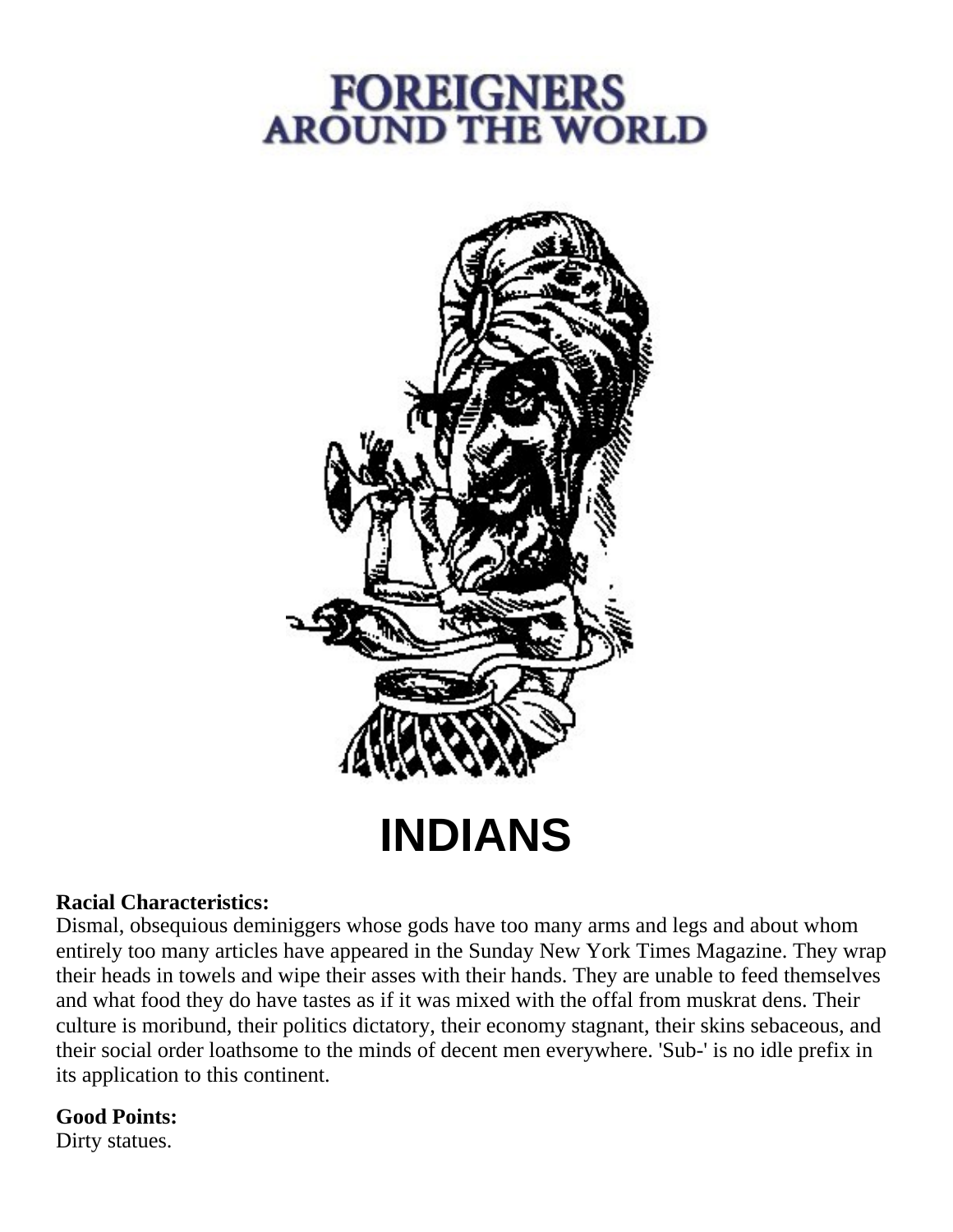# **Proper Forms of Address:**

*Wog, towel head, curry-dipper, human refuse.*

# **Three Important Questions Concerning the Future of India:**

What do you feed 563,490,000 Indians when you only have 300 pounds of wheat? *Leftovers.*

What's the difference between an Indian toddler and a regulation NFL football? *A football has to weigh at least fourteen ounces.*

What's the literal translation of the Hindi phrase for "take a shit"? *"Nothing to do."*

[Next Page...Irish](#page-21-0)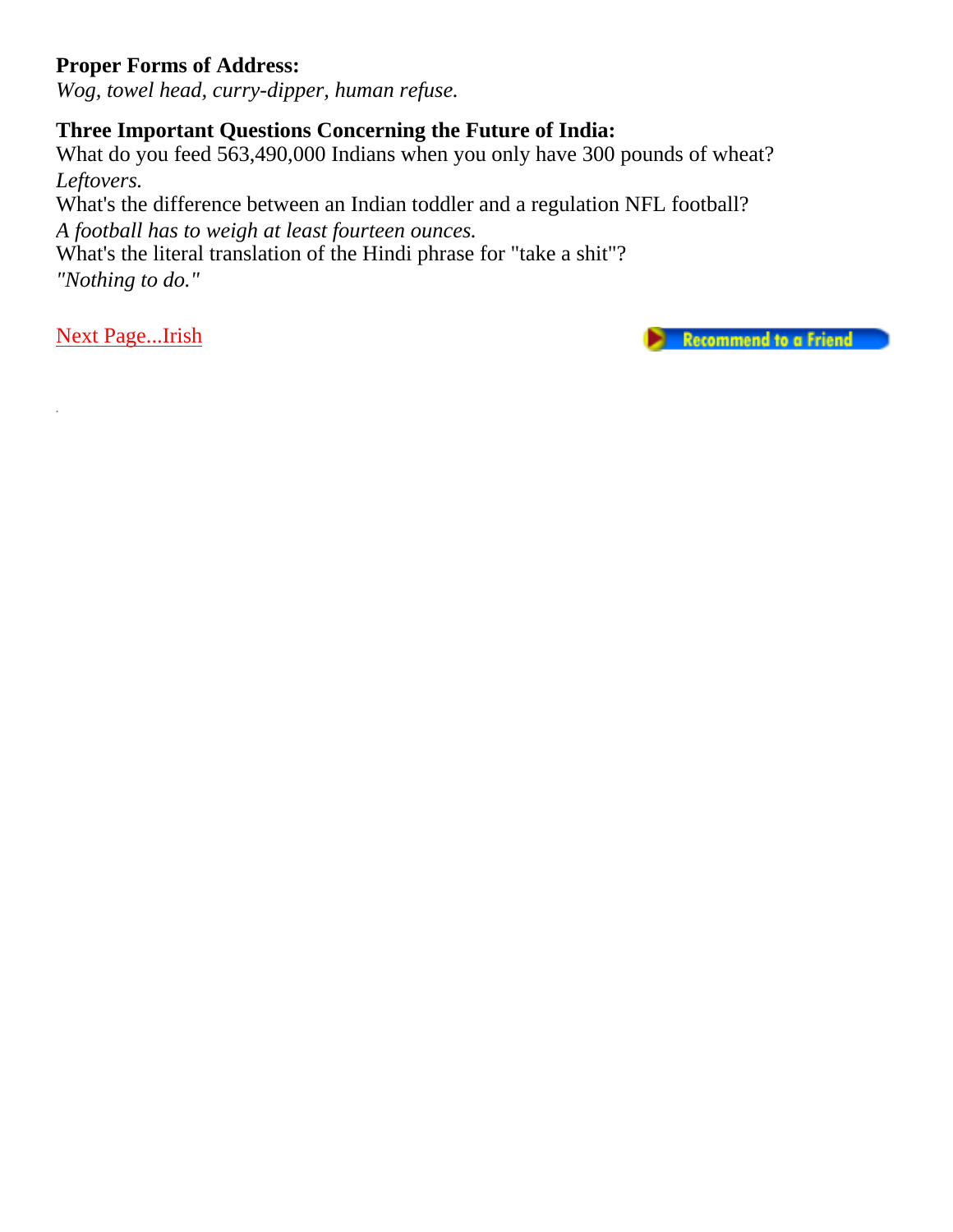<span id="page-21-0"></span>

**IRISH**

#### **Racial Characteristics:**

Pie-faced, neckless, bandy-legged sots who almost never fuck. Ignorant and superstitious, they are in utter thrall to the vile, conniving priests of their dark and barbarous religion. Their women have their legs on upside down and no man in the country eats anything but potatoes, and only eats them when has out of strong drink. The principal delights of the Irish are in quarreling and fighting and killing each other with bombs. They can be trained to do nothing useful that a dray horse can't accomplish in half the time, and they spew out a continuous stream of mumbles and grunts which they fancy to be "poems." They sell their children for whiskey.

#### **Good Points:**

Many Irish are dead.

#### **Proper Forms of Address:**

*Bogmouth, peat-face, Mr. Potato Head, nun-buns, dumb Mick.*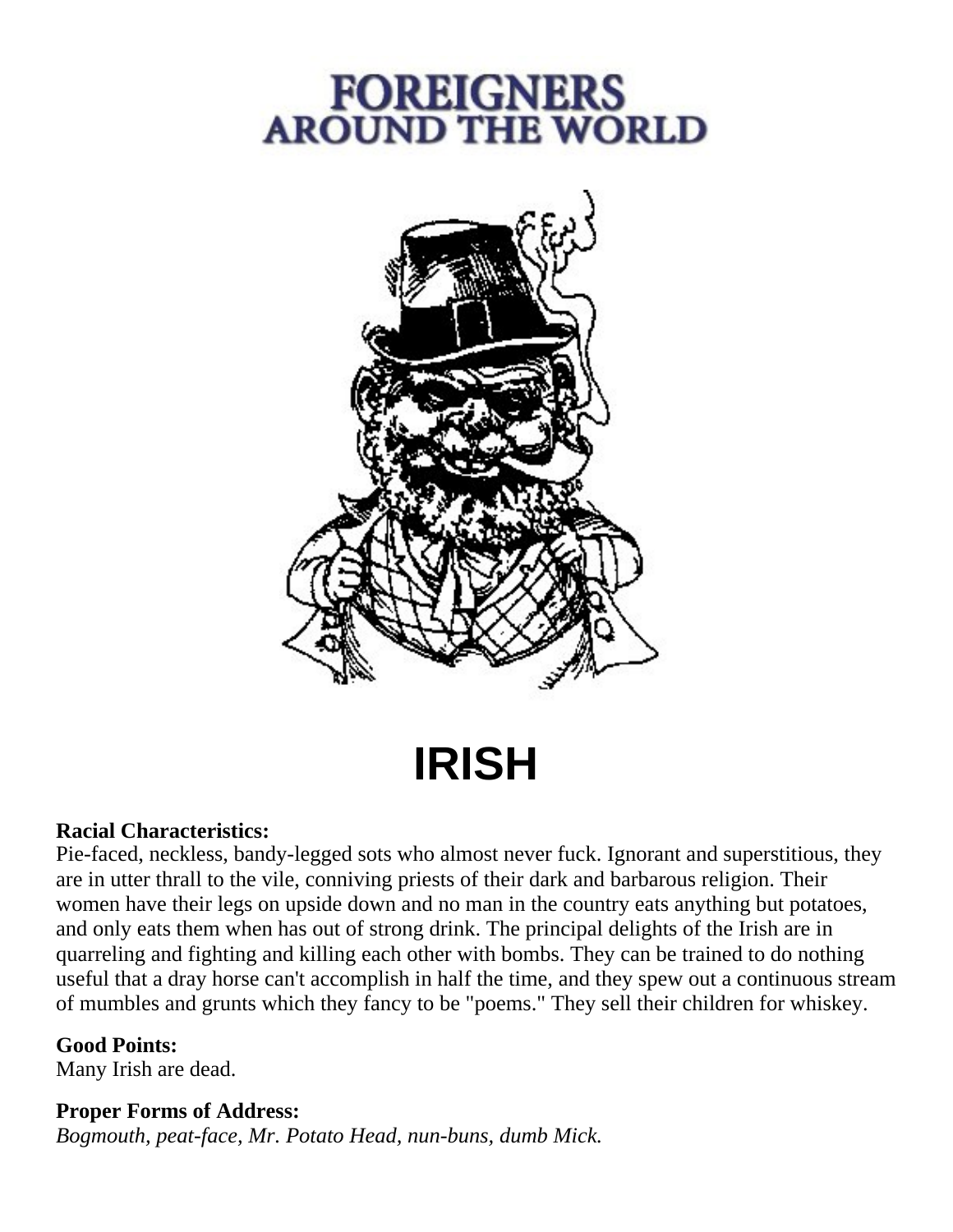# **An Anecdote Illustrating Something of the Irish Character:**

There once was an Irishman who got so drunk while he was in Rome that he kissed his wife and beat the Pope's foot to a pulp with a coal shovel.

[Next Page...Israelis](#page-23-0)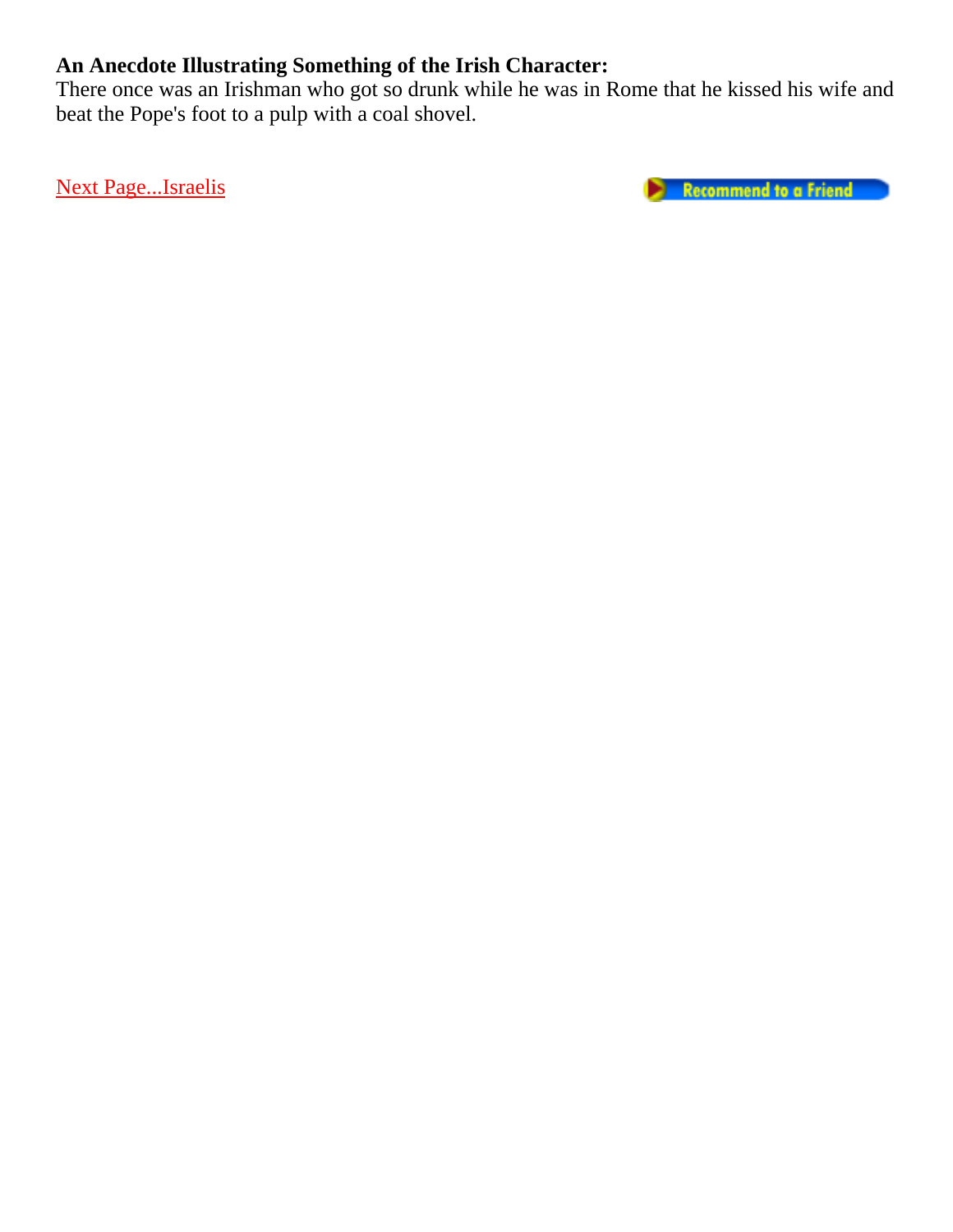<span id="page-23-0"></span>



#### **Racial Characteristics:**

Living proof that money can't buy love, these greedy, usurious, scheming Christ-killers, who won't eat pork because it reminds them of their parents, go around moving into other people's countries and buying up all the pawnshops and delicatessens. They were personally responsible for the fall of the Roman Empire, the 1929 stock market crash, and the loss of World War II by a prominent European country. Now they're ruining show business. Their fiendish heathen religious rituals include mutilating the penises of their own sons and drinking the blood of Christian babies during Lent. The world's nations have historically competed with each other to see who could get rid of them fastest. They control the legal, medical, psychiatric, and accountancy professions, and are the force behind international communism, freemasonry, sex education, the media, and the catholic church.

#### **Good Points:**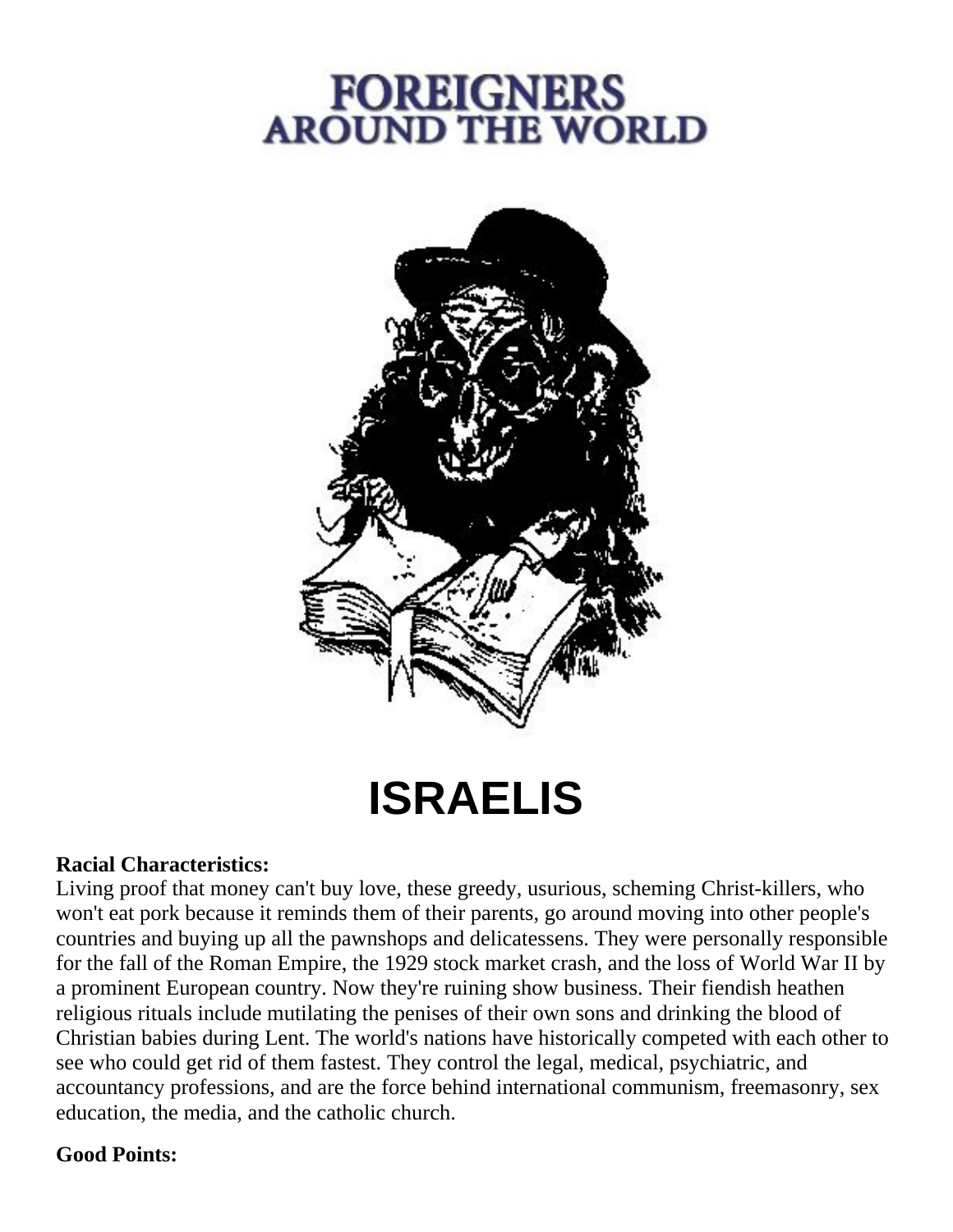Clean women.

## **Proper Forms of Address:**

*Yid, kike, sheeny, Hebe, nickel-nose, knife-nose, gabardine stroking mockey, clip-tip.*

# **An Anecdote Illustrating Something of the Israeli Character:**

A pious rabbi in Tel Aviv had to give up adultery for business reasons. He kept losing interest on his wife.

[Next Page...Italians](#page-25-0)

 $\epsilon$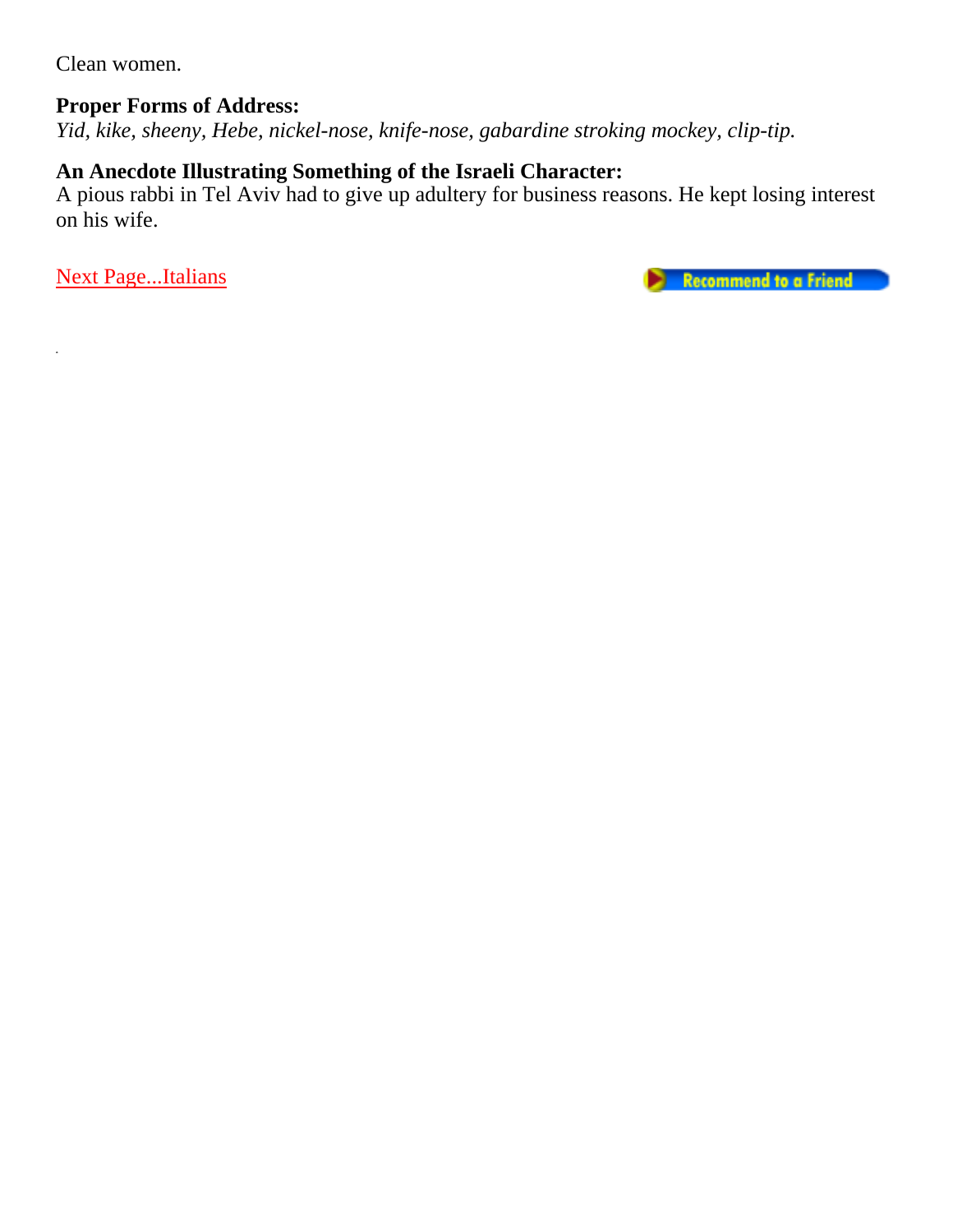<span id="page-25-0"></span>

# **ITALIANS**

#### **Racial Characteristics:**

This least appealing of the European peoples combines natural criminal propensities with an attitude of slavish idolatry toward that Whore of Rome, the Pope. When speaking, the Italians gesture frantically with their hands in an attempt to distract your gaze from their ugly faces-upon which are clearly etched the marks of their moral and intellectual degeneracy.

They cannot stop stealing, and will sometimes go so far as to steal money that is rightfully theirs from the pockets of their own trousers even as they wear them. Worse yet, they rarely catch themselves doing so. (Not that it matters, since their currency is worth nothing.) Otherwise, they amuse themselves by kidnapping the neighbor's children, voting for Communists, and staying out on strike, where they've been since the 1940s. On the field of battle they are abject cowards, and in the kitchen they're enthralled with bruised tomatoes and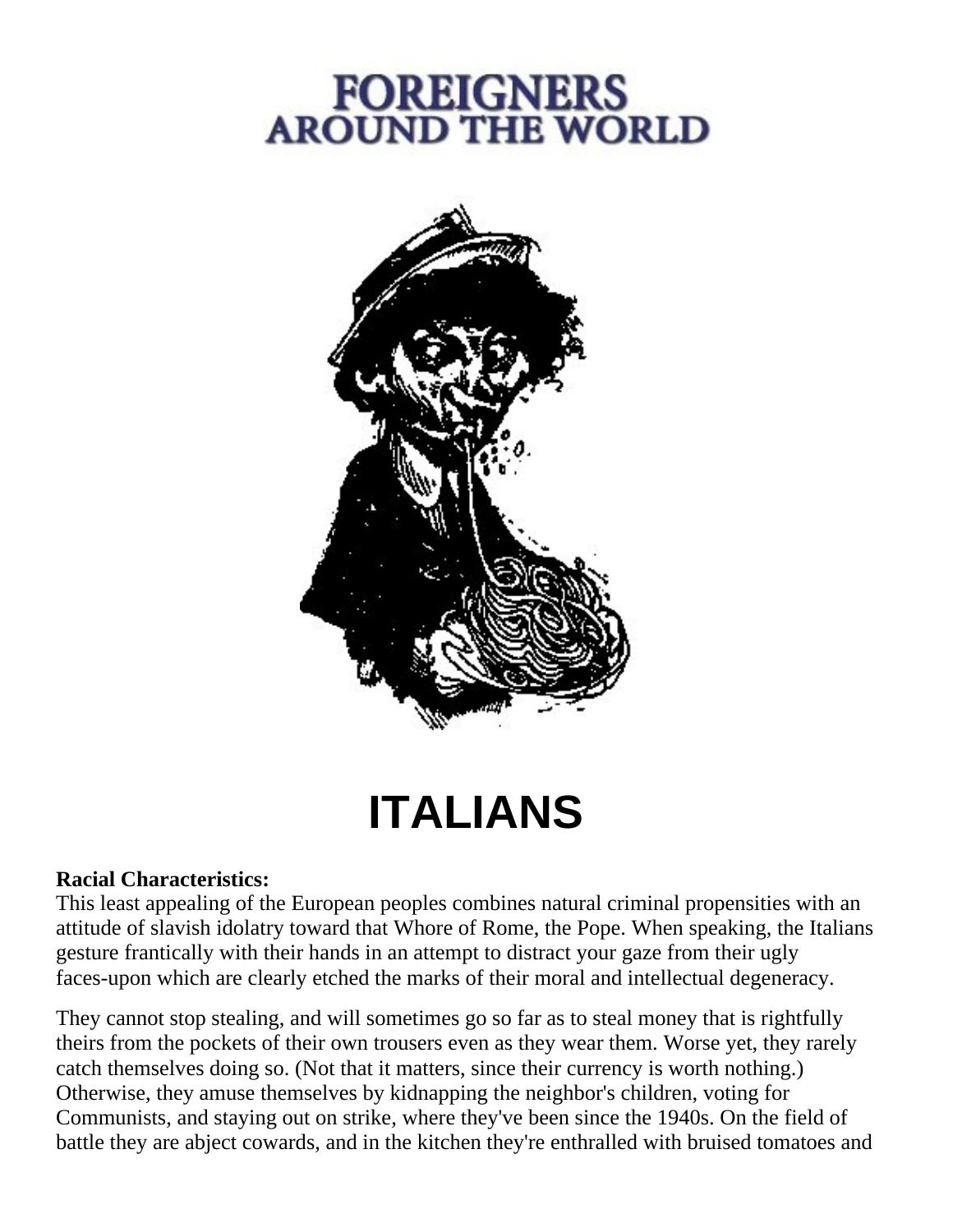the noodle only.

**Good Points:** Big tits.

## **Proper Forms of Address:**

*Ginzo, guinea, dago, spaghetti-bender, wop.*

A German Joke of the War Years Illustrating Some Points Concerning the Italian Character: During the campaign in North Africa, an Italian tank and a German tank accidentally collided and the two surprised drivers jumped out. The Italian yelled, "I surrender! I surrender!" The German shot him.

[Next Page...Japanese](#page-27-0)

 $\overline{\phantom{a}}$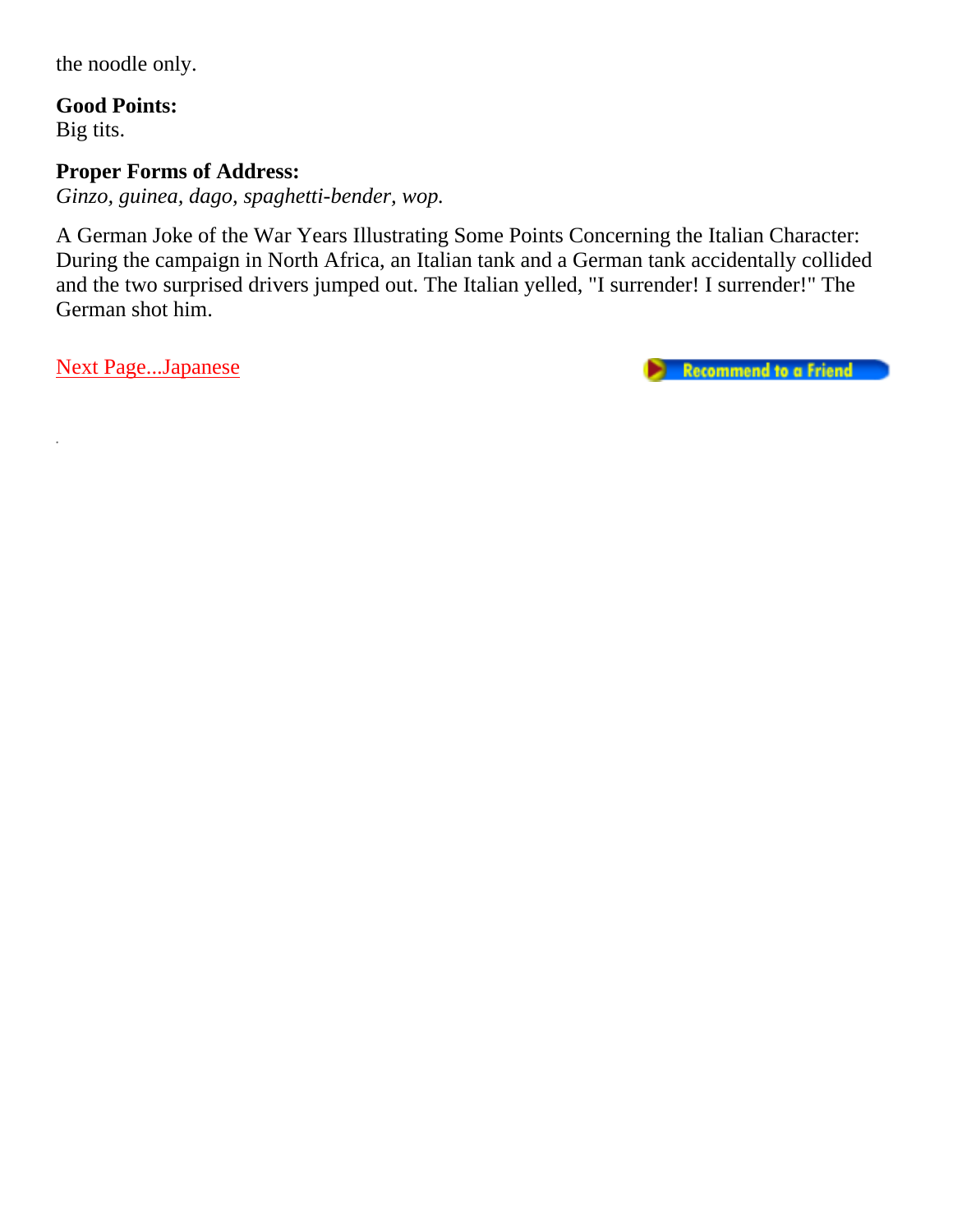<span id="page-27-0"></span>

# **JAPANESE**

## **Racial Characteristics:**

Resembling the Chinese in many respects but mercifully less numerous. Their idea of a good time is to torture people, preferably by inserting a glass rod in the penis, then doing the predictable thing. And this is only for captured business competitors. During time Of war, they resort to more drastic measures entirely. They have no new ideas of their own or any native creativity, but they are able to copy everything we do quite nicely, considering the color of their skin. Their diet consists principally of fish, which they do not cook or even, in many cases, kill. It's rumored that they know of sex acts peculiar unto themselves, and with any luck, so it will stay. The most frightening thing about the Japanese is that we've tried the atomic bomb on them twice and it doesn't seem to have much effect.

#### **Good Points:**

Frequently commit suicide.

#### **Proper Forms of Address:**

*Nip, Jap, dink, gook, yellow rat.*

#### **An Anecdote Illustrating Something of the Japanese Character:**

There was once a half-Japanese, half-Polish businessman in Tokyo who attempted to export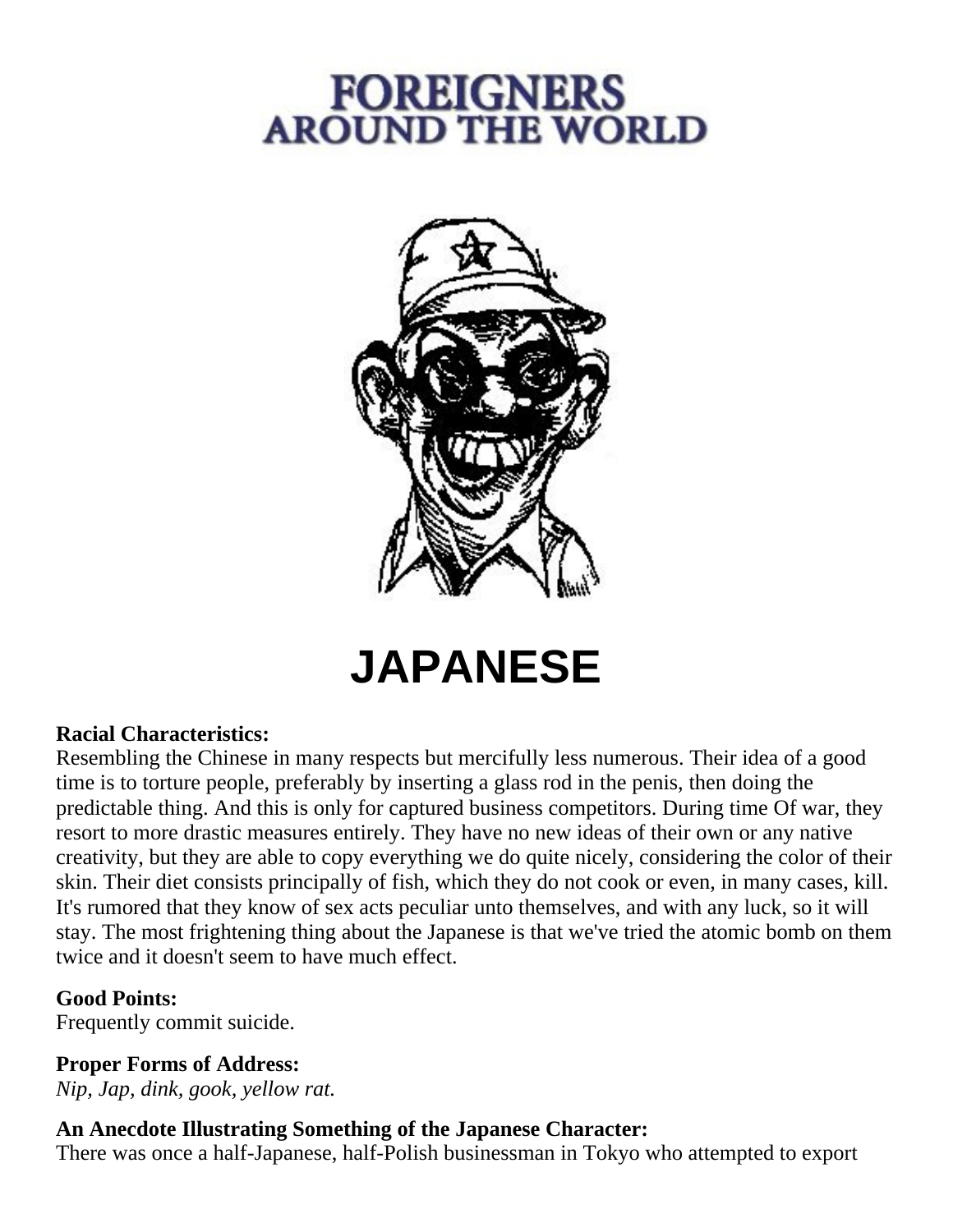miniaturized dildos.

[Next Page...Mexicans](#page-29-0)

 $\mathcal{L}_{\text{max}}$  and  $\mathcal{L}_{\text{max}}$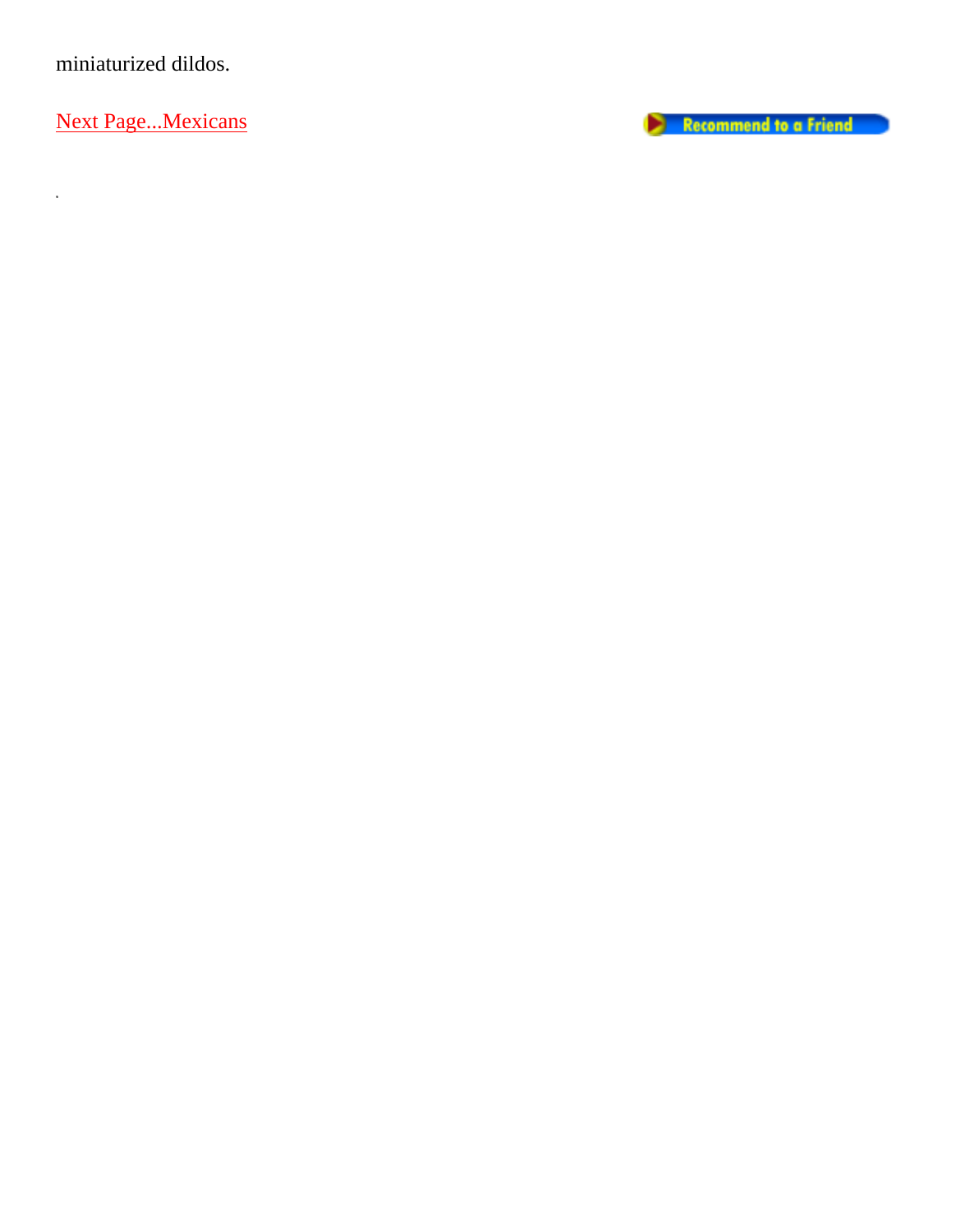<span id="page-29-0"></span>

# **MEXICANS**

## **Racial Characteristics:**

Resembling the Spanish in all their more loathsome characteristics except lazier, dirtier, and more thieving. A large percentage of American Indian blood in the average Mexican deprives him of any natural human sympathies or moral sense and makes him a wholly unmanageable drunk. The principal industry of Mexico is the production of pornographic playing cards that depict their women corrupting the morals of donkeys. Completely untrustworthy, the Mexican will make food out of anything that will hold still, feed it to you, and charge you for it besides. An attempt to conquer and hence eliminate this pesky breed of miscegenators was launched by our government during the last century, but wholesale nausea on the part of our troops, when they'd witnessed Mexican home life prevented our doing as thorough a job as we should have.

#### **Good Points:**

You can buy their twelve-year-old daughters.

## **Proper Forms of Address:**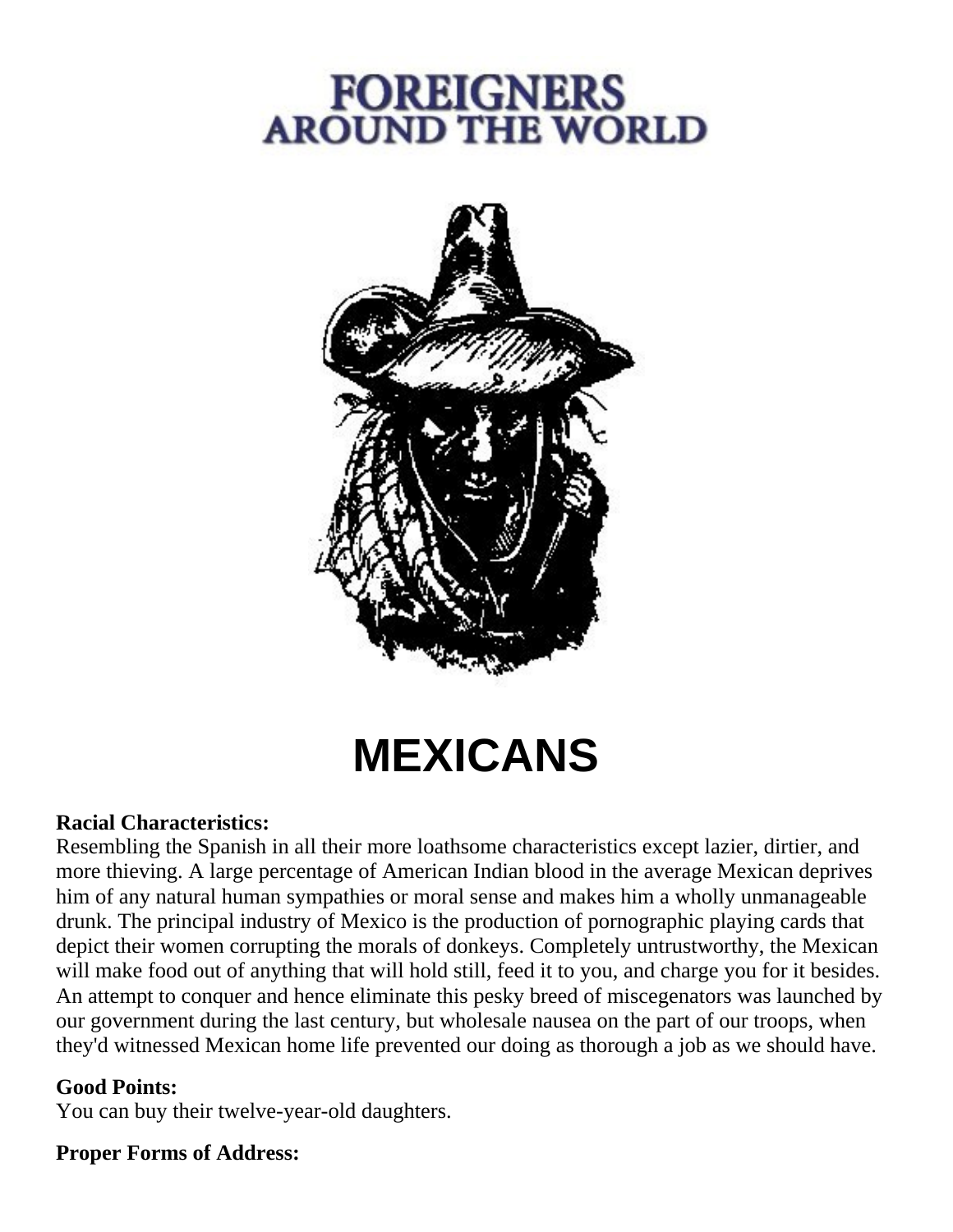*Wetback, beaner, chili-dipper, taco turd, flap hat.*

# **Three Important Questions Concerning the Mexican Economy:**

What do you call all thirty-eight members of a Mexican family packed into one Cadillac? *Grand theft auto.*

How did they get all thirty-eight members of a Mexican family packed into one Cadillac? *They picked the lock.*

What's hot on the outside, brown on the inside, and stinks like hell all over?

*All thirty-eight members of a Mexican family packed into one Cadillac.*

[Next Page...Poles](#page-31-0)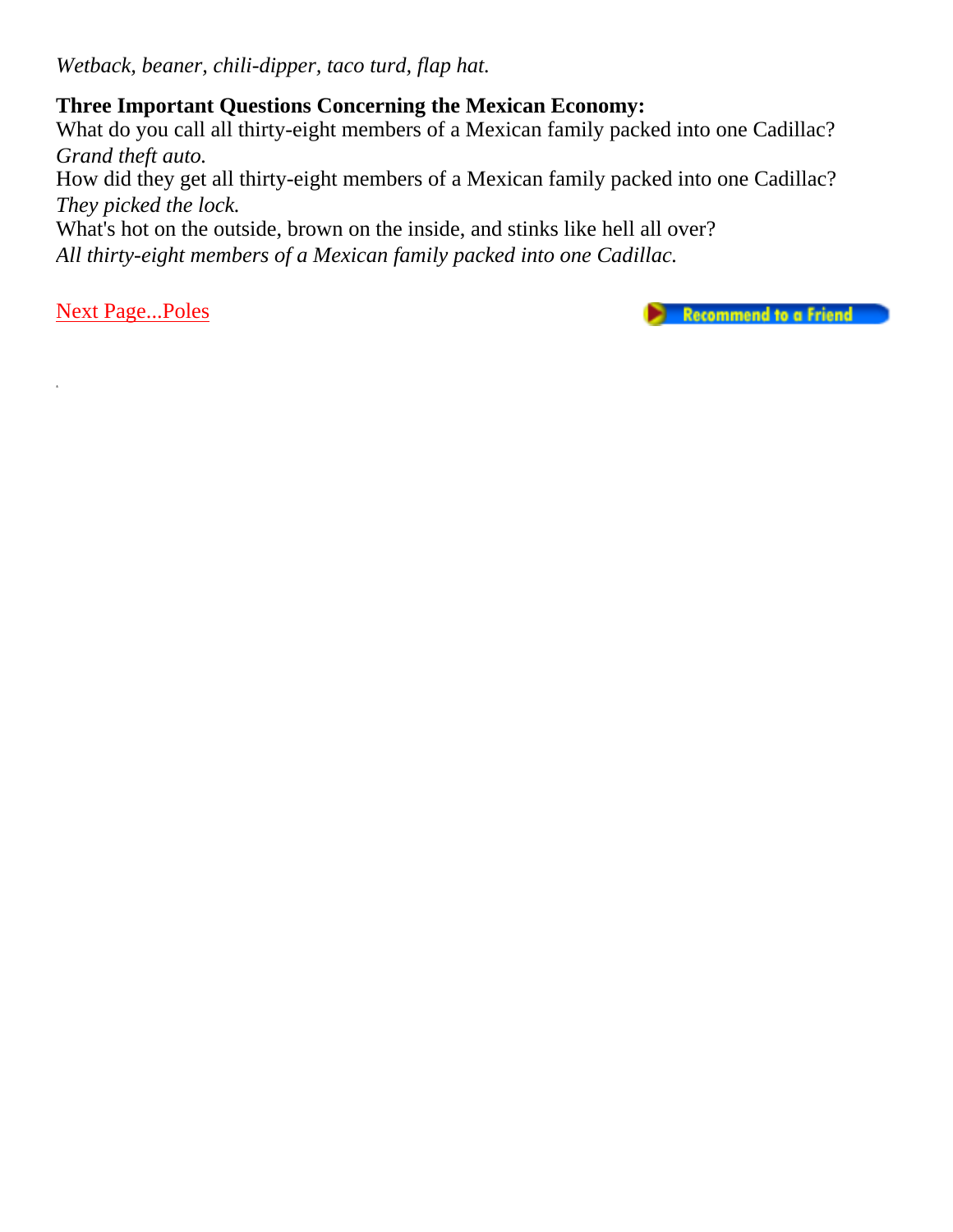<span id="page-31-0"></span>

# **POLES**

## **Racial Characteristics:**

A nation known as the Rudimental Reading Class of Europe. Its citizens are turkey-loaf look-alikes descended from a barbarian horde that took a wrong turn on its way to sack Rome. They spent the Middle Ages trying to fight Vikings on horseback and invented breech-loading artillery by pointing their cannons the wrong way around. They didn't know about sexual intercourse until the tenth century, having previously reproduced by raiding warthog litters. In 1947, the Poles became a Communist country under the impression that it was a rite of the Catholic church, and today thew principal exports are snow tires manufactured from their own native deposits of snow.

#### **Good Points:**

Easy to beat at contract bridge.

## **Proper Forms of Address:**

*Polack, dumbo, lug wrench, kielbasa brain.*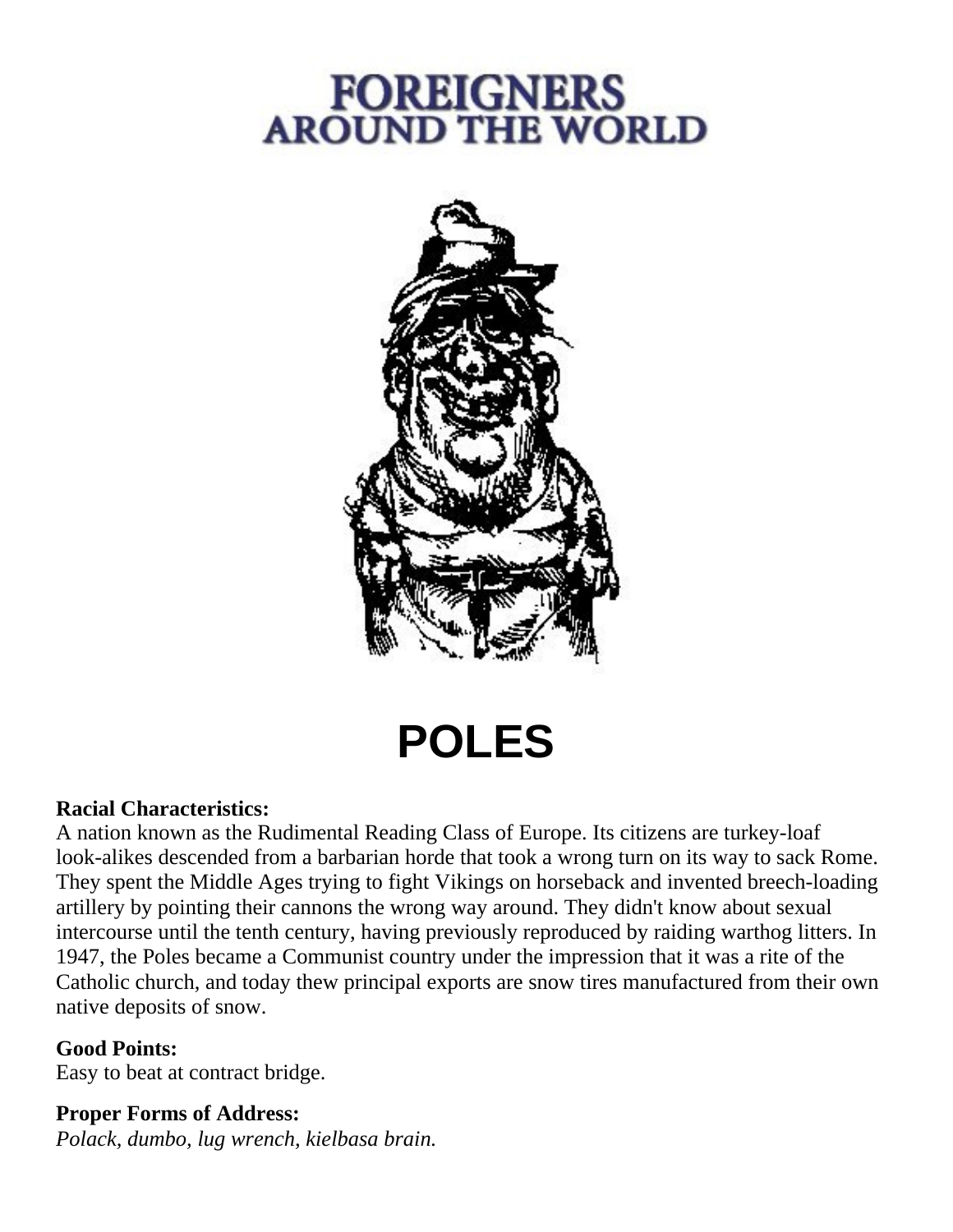#### **An Anecdote Illustrating Some. thing of the Polish Character:**

A Polish queer, was recently arrested in Warsaw for trying to blow his wife.

[Next Page...Russians](#page-33-0)

 $\hat{\mathcal{E}}$ 

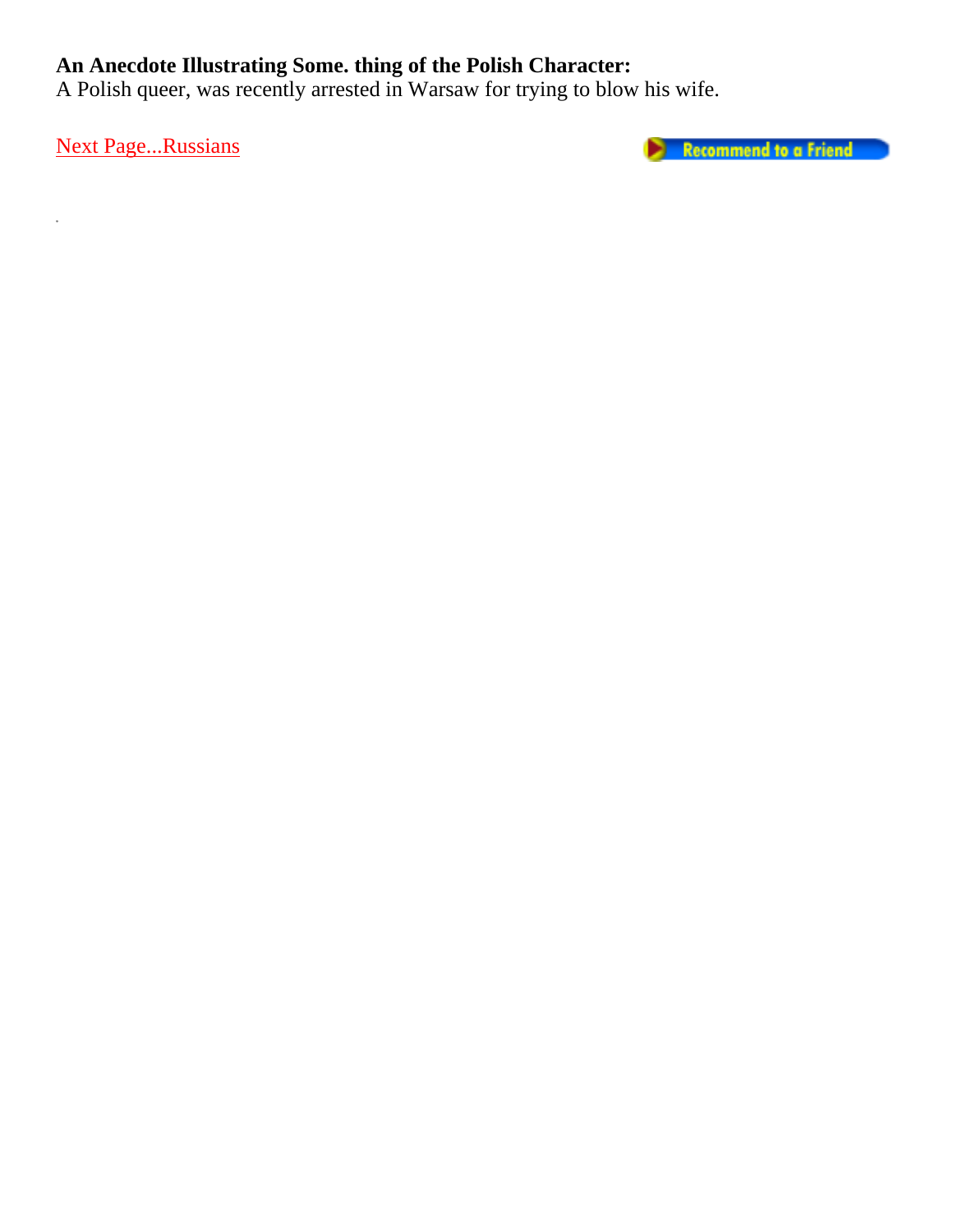<span id="page-33-0"></span>



## **Racial Characteristics:**

Brutish, dumpy, boorish lard-bags in cardboard double-breasted suits. Lickspittle slaveys to the maniacal schemes of their blood-lusting Red overlords. They make bicycles out of cement and can be sent to Siberia for listening to the wrong radio station. Their Communist party cuts the dicks off of high school boys to get women athletes, and shoots losing chess champions in the kneecaps. They shine their shoes with shit and spread Shinola on their wheat fields.

## **Good Points:**

They aren't allowed to leave their country.

## **Proper Forms of Address:**

*Redski, Russki, Commie scum, stinking Red slime, puke-gutted Bolshevik assholesucker.*

# **An Anecdote Illustrating Something of the Russian Character:**

Three Russian kids were looking at a couple of pairs of blue jeans on a clothesline and discussing what they wanted most in the world. "I want a big box of turnips," said the first kid, so I could have enough black market rubles to buy a pair of blue jeans like those."

"I want a big box of Shock-Worker's Medals," said the second kid, "so I could have enough People's Hero privileges to buy a pair of blue jeans like those."

""I want a big box of parents," said the third kid.

"A big box of parents?! Why do you want a big box of parents?!" said the other two. "Because" said the third kid, "I only have two parents and my sister turned them both in to the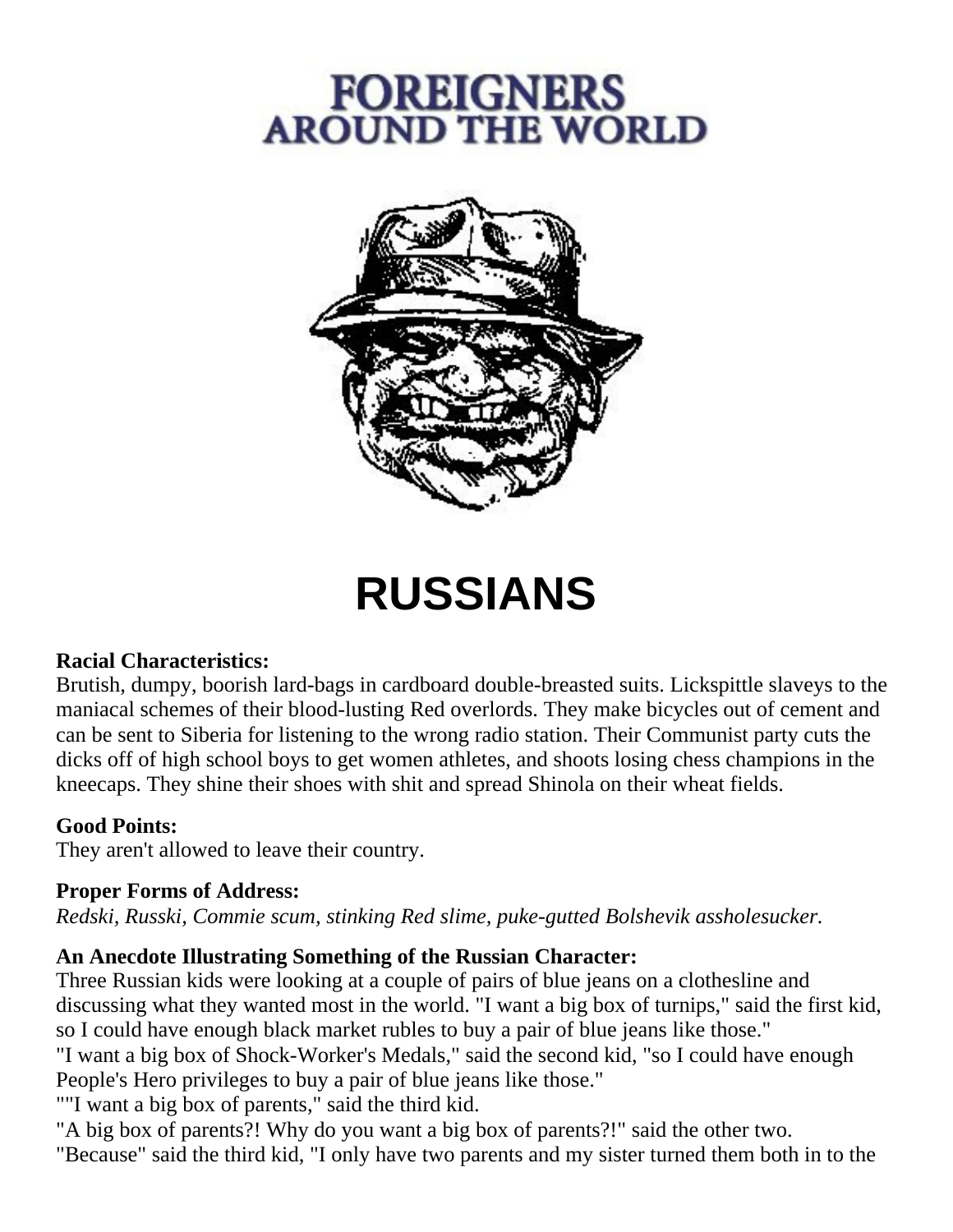Secret Police and now she owns both those pairs of blue jeans!"

[Next Page...Scots](#page-35-0)

 $\epsilon_{\rm{max}}$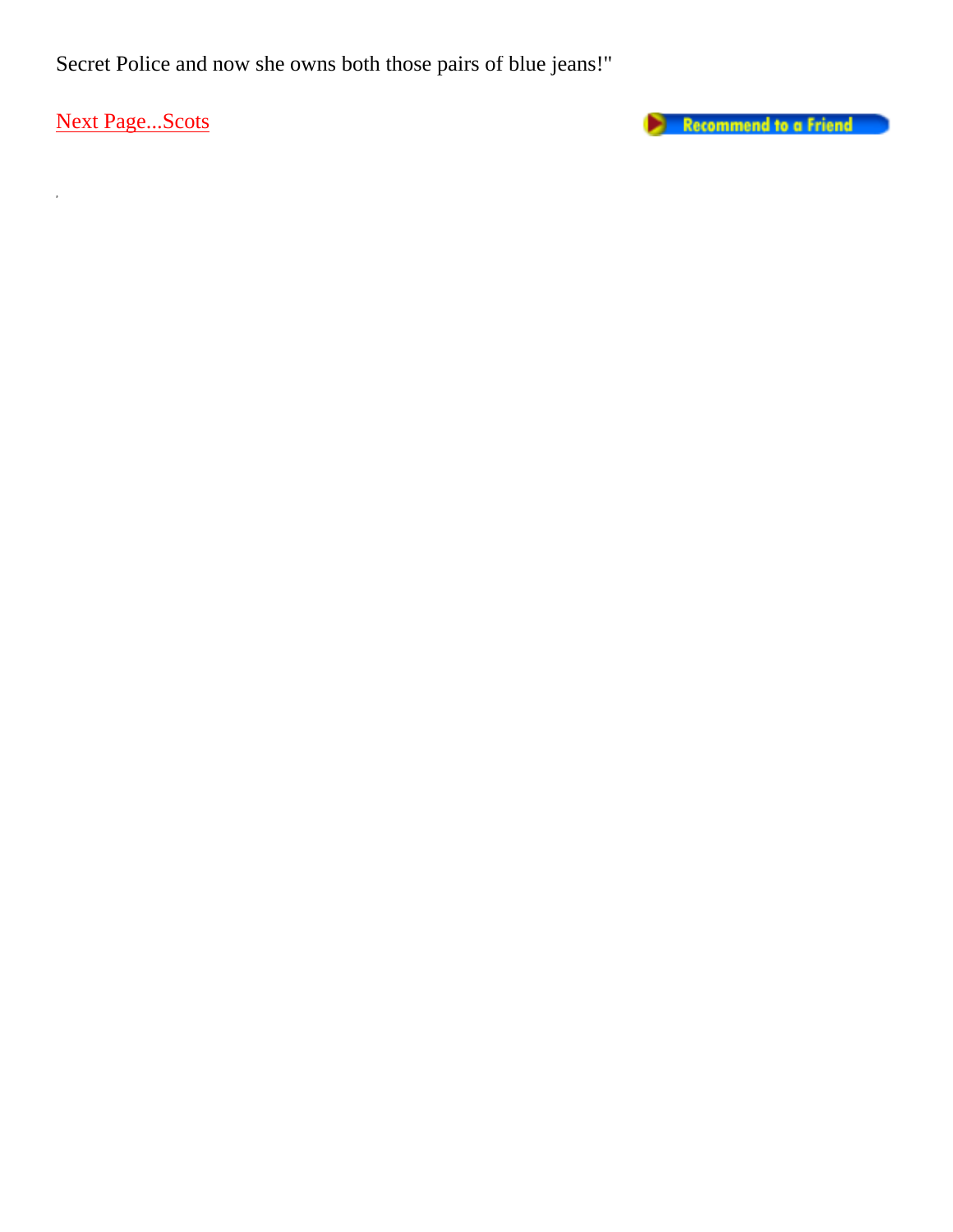<span id="page-35-0"></span>

# **SCOTS**

## **Racial Characteristics:**

Sour, stingy, depressing beggars who parade around in schoolgirl skirts with nothing on underneath. Their fumbled attempt at speaking the English language has been a source of amusement for five centuries, and their idiot music has been dreaded by those not blessed with deafness for at least as long. The latter is produced on a device resembling five flutes that have grown a piss bladder. Formerly, the Scots painted themselves blue and ranged far and wide over the British Isles, but good fortune prevailed and they were conquered by their betters. What passes for an alcoholic beverage in the dreary province to which the Scots have been driven has enjoyed a short vogue among fairies and advertising types, but this appears to be giving way to cocaine.

## **Good Points:**

Attractive plaids.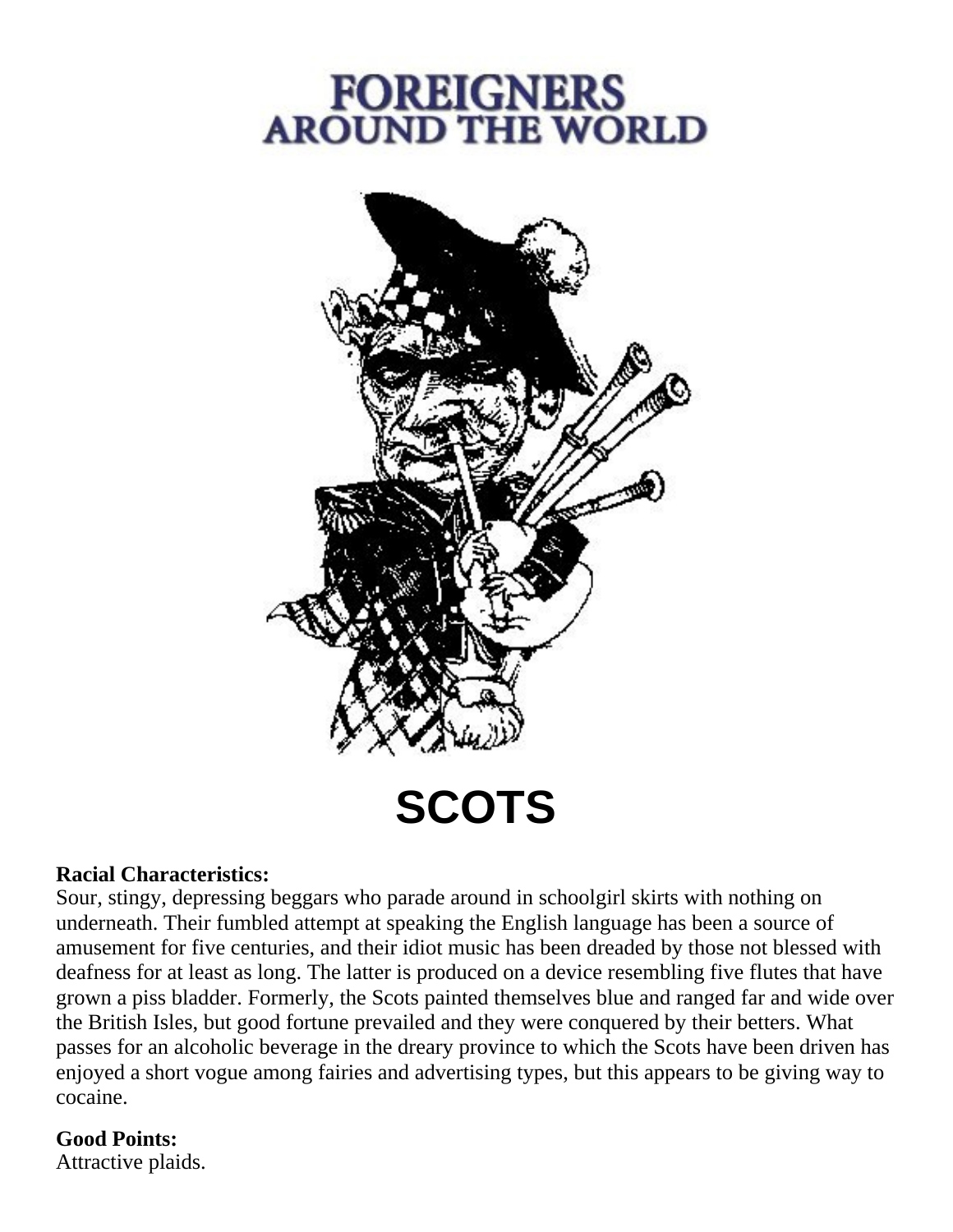## **Proper Forms of Address:**

*Scotty, Jock, legs, plaid ass.*

# **An Anecdote Illustrating Something of the Scots Character:**

In recent years, the small Scottish Nationalist movement has become so desperate that it's been kidnapping money and ransoming it for people.

[Next Page...Spanish](#page-37-0)

 $\bar{z}$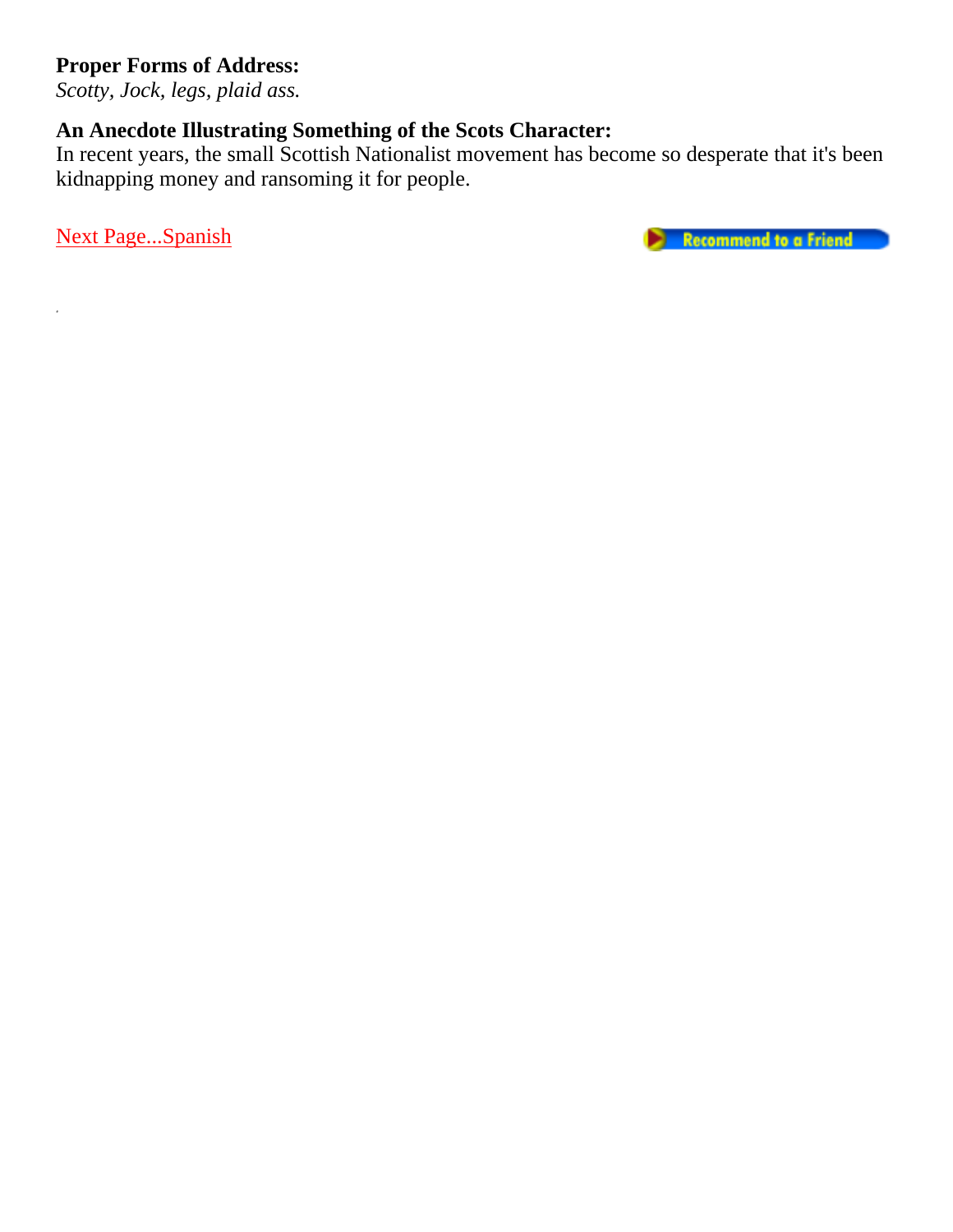<span id="page-37-0"></span>

**SPANISH**

#### **Racial Characteristics:**

As hot of blood as they are dim of mind, a national situation dating back to the fifteenth century when they expelled the last of the Moors, and with them the only people south of the Pyrennees who could count above twenty. The deep-seated strain of masochistic homosexuality manifested in their love for watching ritualized forms of stooptag played with large male cows needs hardly be commented on, except to say that Ernest Hemingway's fondness for this country and its neolithic pastimes was enough to keep most educated people away through the better part of the present century. Spiritually, the Spanish are disfigured beyond help by a particularly greasy sort of religious fanaticism that manifests itself in morbid visions of the type in which our Savior is seen swallowing the menses of his Virgin Mother and so on and so forth to an extent that turns sensible people ill. The Spanish are largely notable for having set out some 500 years ago and found the only people on the face of the earth primitive enough for them to conquer. (See [Mexicans.](#page-29-0))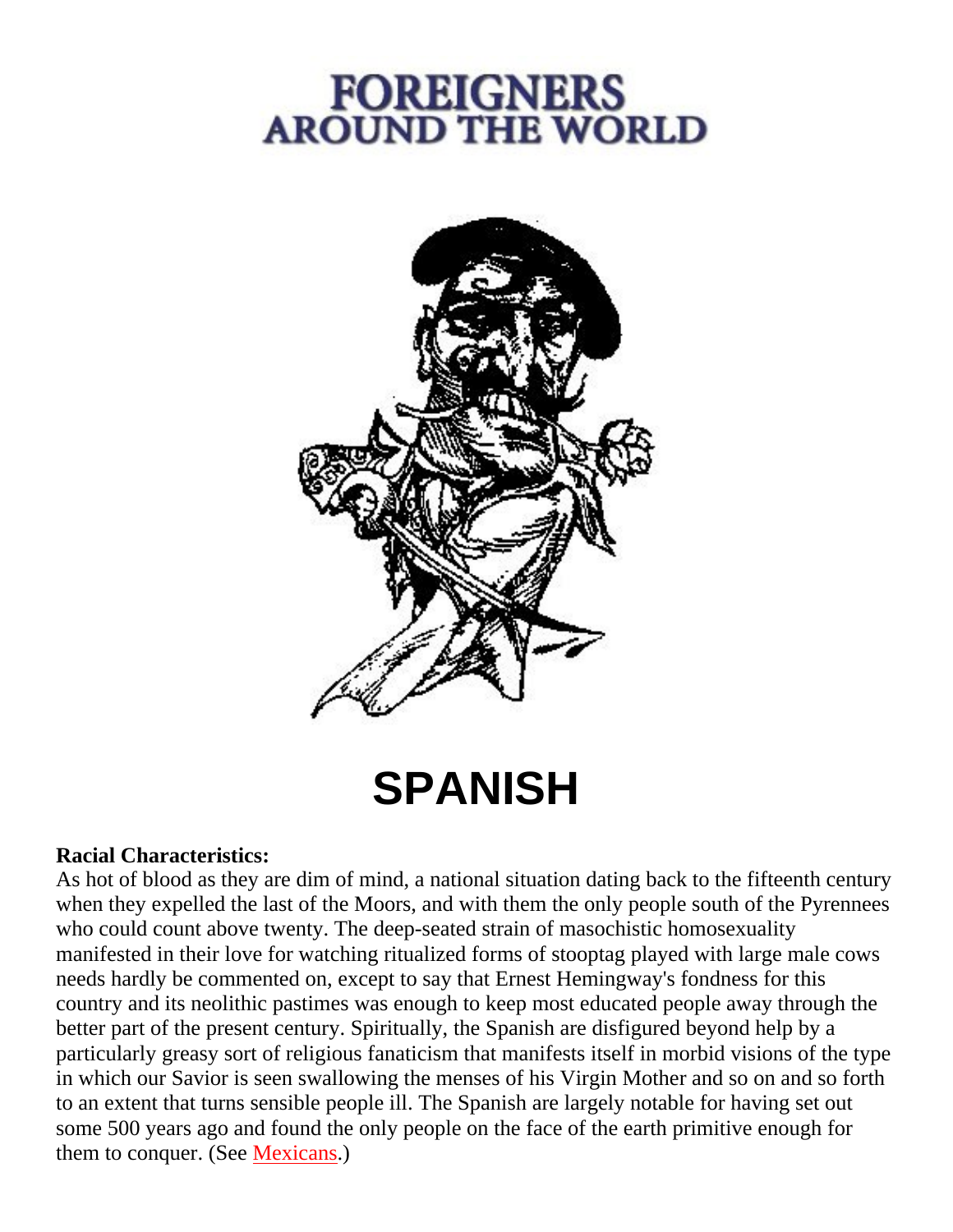## **Good Points:**

Only one book that has to be read for Comparative Lit. courses.

#### **Proper Forms of Address:**

*Spic, greaser, tight pants, hankie-crotch.*

# **An Anecdote Illustrating Something of the Spanish Character:**

In 1536, the explorer Cabeza de Vaca brought an Antarctic penguin back to Spain and displayed it to the mother superior of the Carmelite Order in Madrid, who thereupon had 1,300 nuns burned by the Inquisition trying to obtain a confession.

[Next Page...Swedish](#page-39-0)

 $\ddot{\phantom{a}}$ 

**Recommend to a Friend Comment**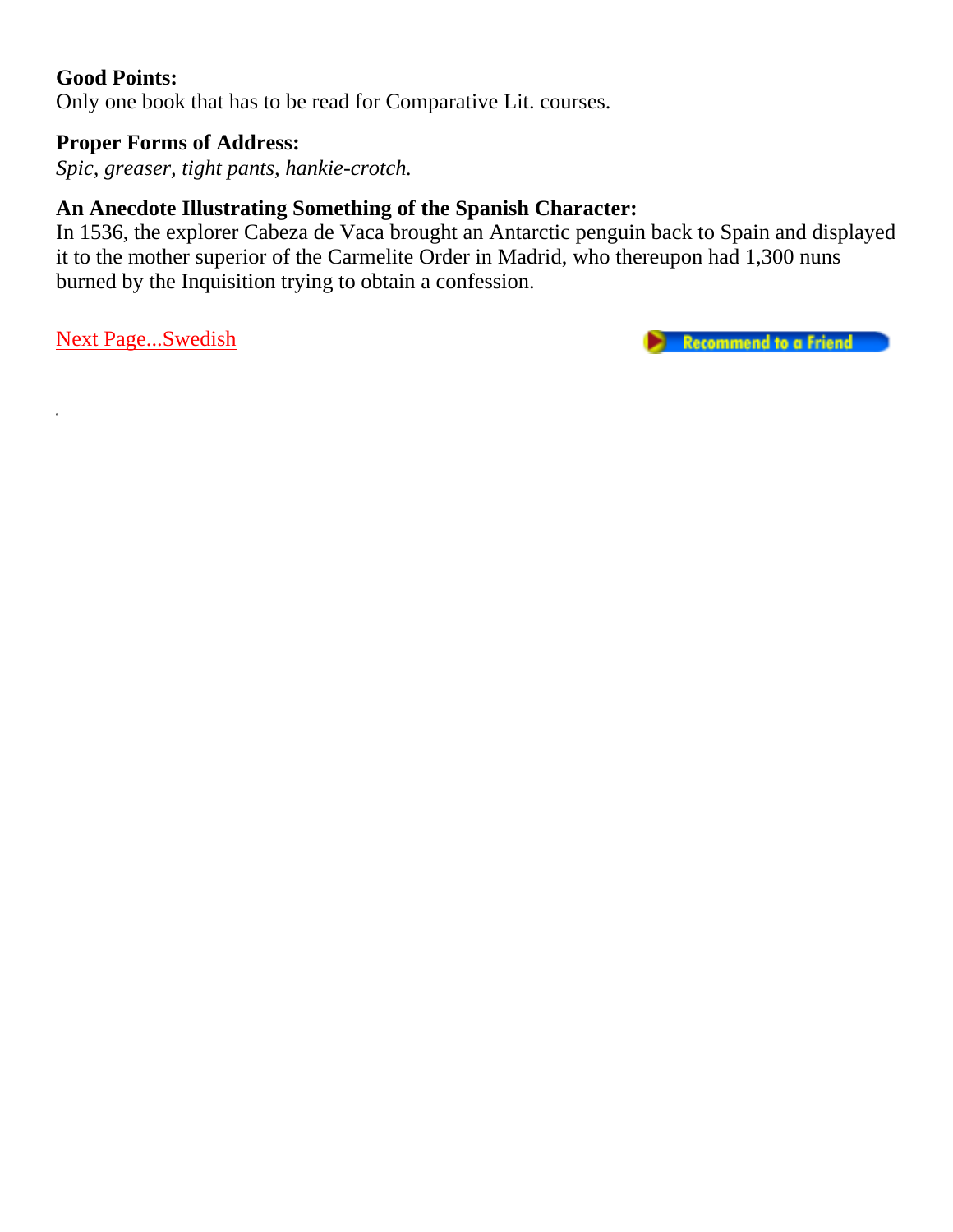<span id="page-39-0"></span>

**SWEDISH**

#### **Racial Characteristics:**

Tedious, clean-living boy scout types, strangers to graffiti and littering, but who are possessed of an odd suicidal mania. Speculation is that they're slowly boring themselves to death. This is certainly the case if their cars and movies are any indication. They eat a lot of fish, and perhaps this is more brain food than their modest cranial endowments can cope with. In other points they resemble Canadians, though better looking. Not that that's saying much. Maybe they're depressed because they have the silliest sounding language west of the Urals. Or maybe it's that they have the ugliest famous actress of any civilized nation. No use asking them; what with their silly sounding language and ugly actresses, it's almost impossible for them to get anything across to anyone. Swedes fuck a lot, but only in the missionary position.

## **Good Points:**

They're white.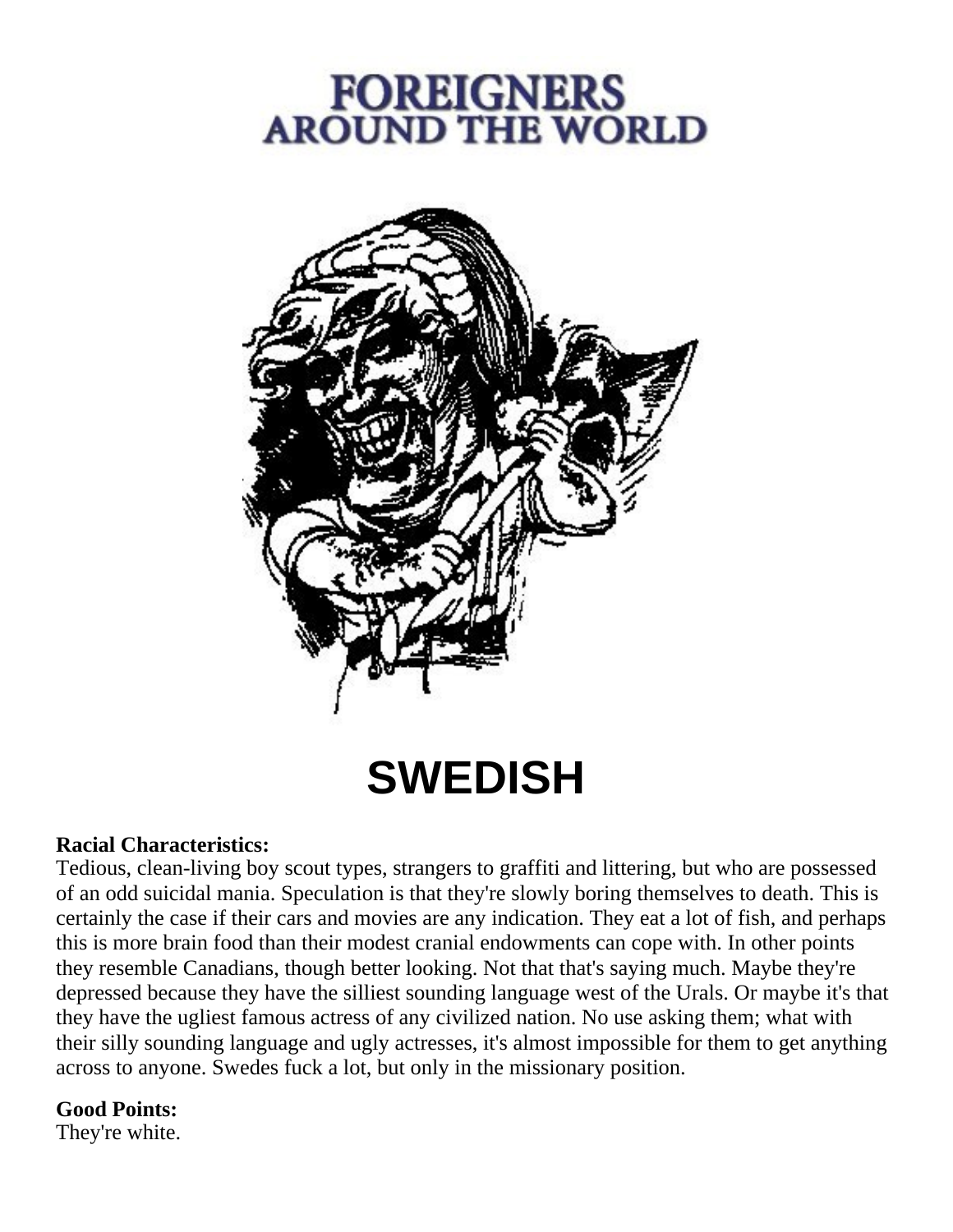## **Proper Forms of Address:**

*Herring-choker, herring-knocker, squarehead, Swede.*

### **An Anecdote Illustrating Something of the Swedish Character:**

At a wedding party in Stockholm, the inebriated groom stumbles into a bedroom and finds his bride getting fucked by the best man. He laughs uproariously and calls all his friends over to the room. They tell him he's drunk. "You think I'm drunk?" he yells. "Take a look at Sven! He's so drunk, he thinks has me!"

[Next Page...Swiss](#page-41-0)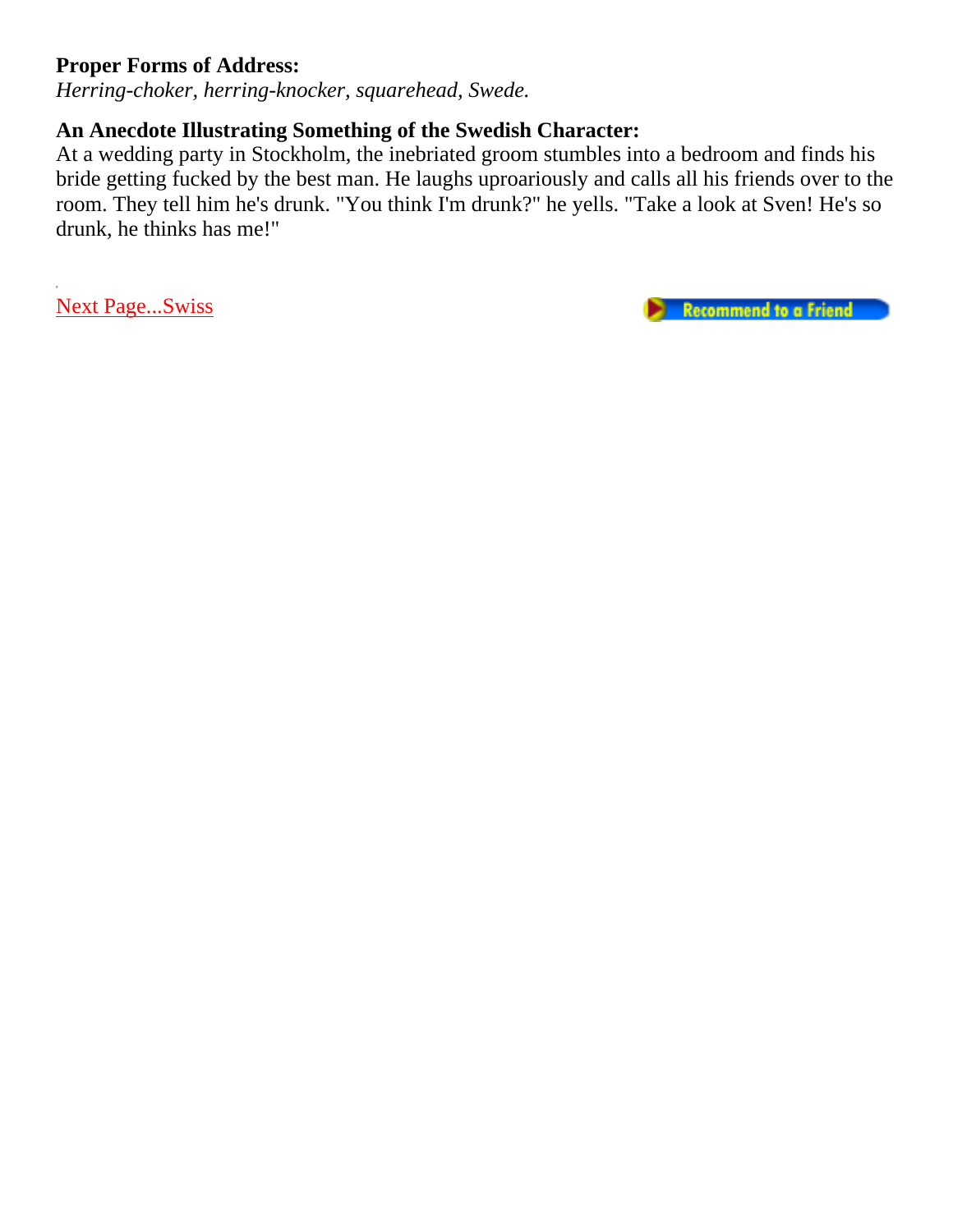<span id="page-41-0"></span>



#### **Racial Characteristics:**

Mountain Jews in whose icy clutches lay the fruits of grave misdeeds committed in every clime. Under cover of their sanctimonious Red Cross organization, they have penetrated all the governments on the planet and, concealed by a flutter of blood drives and nurses' caps, lie sucking like leeches at the marrow of the gold, chocolate, clock, and army knife industries of nations beyond number. Pathologically clean, they sterilize their children at birth, which accounts for their low rate of population growth and leaves them more room to hide heaps and piles of money in their tiny, Alp-ringed repository of snow-covered sin.

#### **Good Points:**

They rarely yodel in the home.